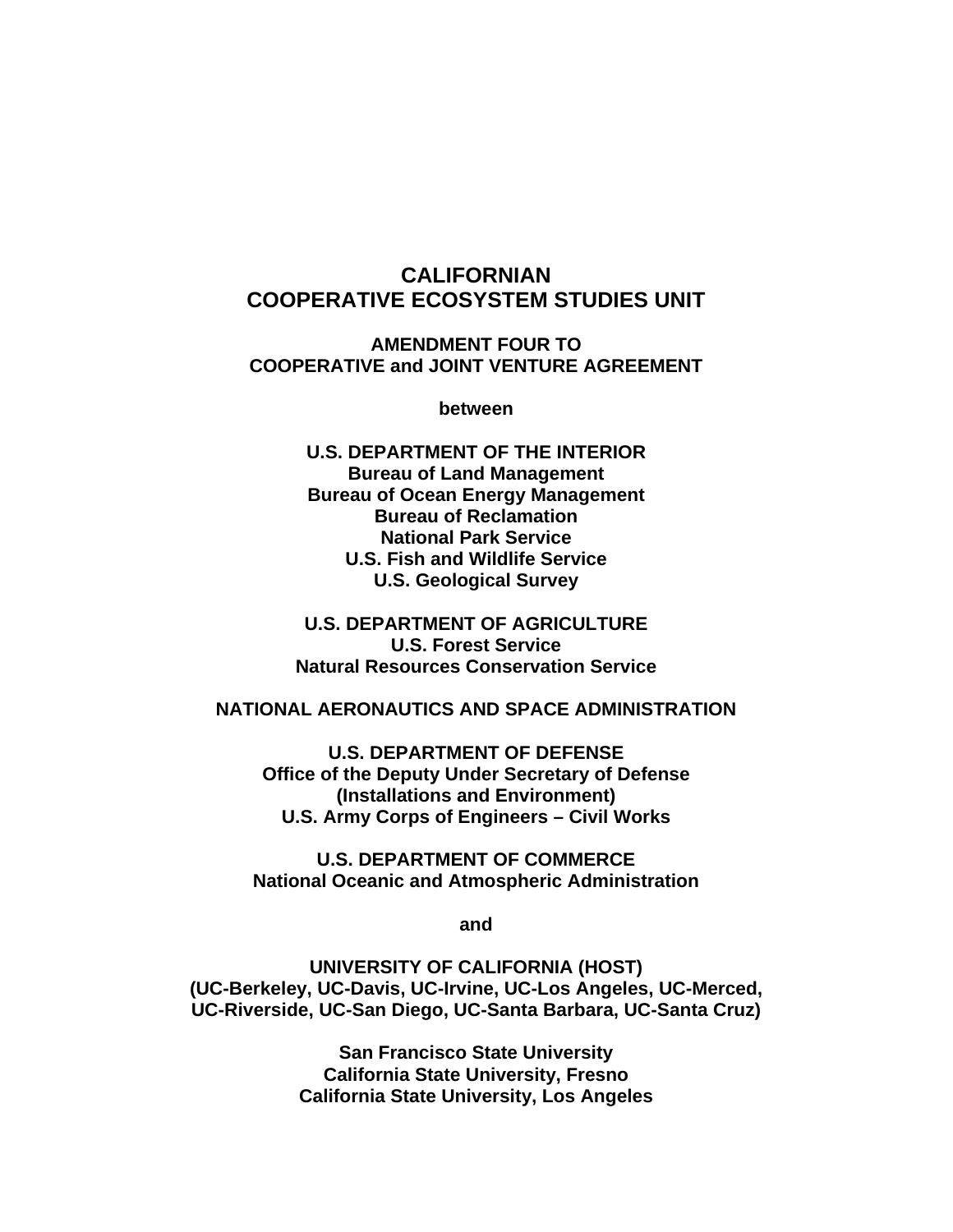**Cal Poly Corporation, California Polytechnic State University CSU, Chico Research Foundation, California State University, Chico Humboldt State University California State University, Northridge California State University, Stanislaus California Department of Fish and Wildlife (formerly CA Dept. of Fish and Game) California State University, Channel Islands The Institute for Bird Populations San Diego State University Research Foundation Institute for Wildlife Studies Santa Barbara Botanic Garden California Invasive Plant Council University Corporation at Monterey Bay (CSU, Monterey Bay) Occidental College Zoological Society of San Diego d/b/a San Diego Zoo Global California State University, Sacramento (Sacramento State) San Bernardino County Museum San Diego Natural History Museum Carnegie Mellon University** 

**Adding:** 

#### **CSU Fullerton Auxiliary Services Corporation (on behalf of California State University, Fullerton) Cal Poly Pomona Foundation, Inc. (on behalf of California State Polytechnic University, Pomona)**

With the exception of the changes below, all terms and conditions of the Californian Cooperative Ecosystem Studies Unit (CESU) Cooperative and Joint Venture Agreement apply to this Amendment, and this Amendment is hereby made part of the Agreement.

#### **ARTICLE I. BACKGROUND AND OBJECTIVES**

P.4. CSU Fullerton Auxiliary Services Corporation (on behalf of California State University, Fullerton), and Cal Poly Pomona Foundation, Inc. are hereby included in the Californian CESU as a Partner Institution.

#### **ARTICLE III. TERM OF THE AGREEMENT**

A.1. The effective date of the Californian CESU Cooperative and Joint Venture Agreement is 01 July 2013.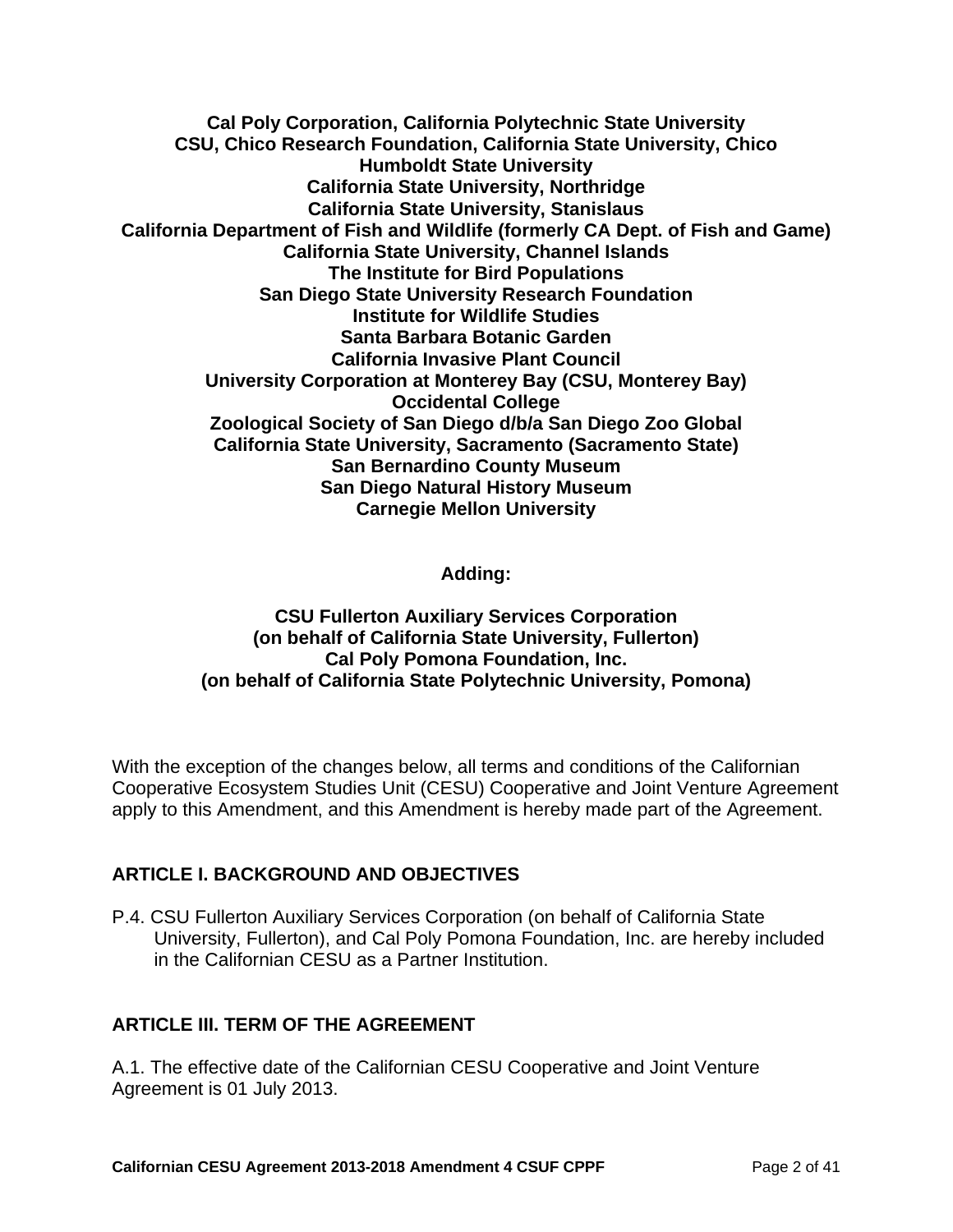A.3. The effective date of this Amendment to the Californian CESU Cooperative and Joint Venture Agreement shall be determined from the date of the last signature to this Amendment.

#### **ARTICLE IV. KEY OFFICIALS**

C.23. The representative for the California State University, Fullerton are:

Technical: Jennifer Burnaford Department of Biological Science College of Natural Sciences and Mathematics California State University, Fullerton 800 North State College Boulevard, MH282 Fullerton, CA 92834-9480 Phone: (657) 278-2382 jburnaford@fullerton.edu

Administrative: Denise Bell Office of Sponsored Programs CSU Fullerton Auxiliary Services Corporation 2600 Nutwood Avenue, Suite 250 Fullerton, CA 92831-3137 Phone: (657) 278-4110 dbell@fullerton.edu

C.24. The technical representative for the Cal Poly Pomona Foundation, Inc. is:

Jayson Smith Assistant Professor, Biological Sciences 3801 West Temple Avenue Pomona, CA 91768 Phone: (909) 869-3625 jaysonsmith@csupomona.edu

#### **ARTICLE XIV. AMENDMENT AUTHORIZING SIGNATURES**

The following authorizing signatures are attached to this Amendment:

- U.S. DEPARTMENT OF THE INTERIOR
- A. Bureau of Land Management
- B. Bureau of Ocean Energy Management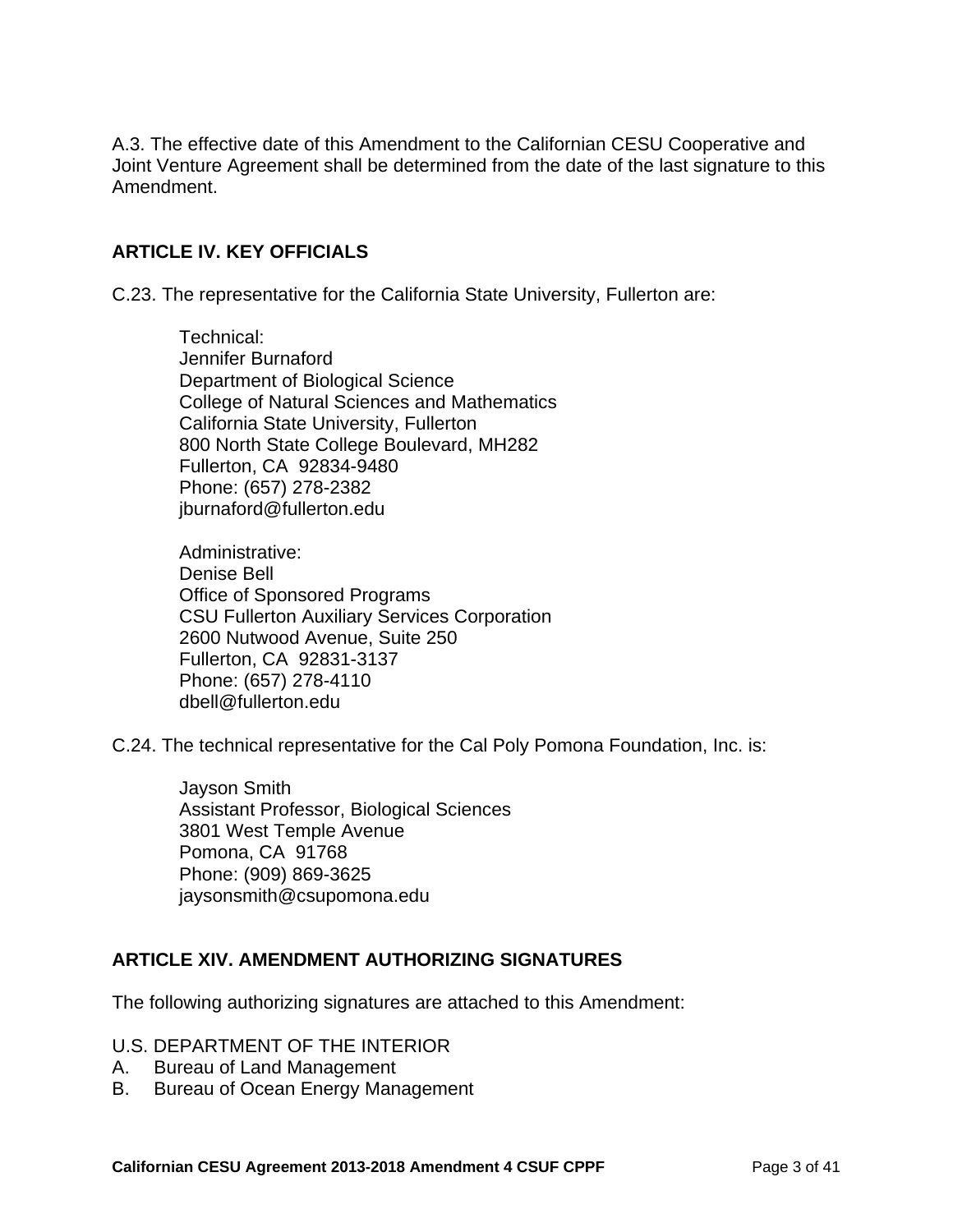- C. Bureau of Reclamation
- D. National Park Service
- E. U.S. Fish and Wildlife Service
- F. U.S. Geological Survey
- U.S. DEPARTMENT OF AGRICULTURE
- G. U.S. Forest Service
- H. Natural Resources Conservation Service
- I. NATIONAL AERONAUTICS AND SPACE ADMINISTRATION
- U.S. DEPARTMENT OF DEFENSE
- J. Office of the Deputy Under Secretary of Defense (Installations and Environment)
- K. U.S. Army Corps of Engineers Civil Works
- U.S. DEPARTMENT OF COMMERCE
- L. National Oceanic and Atmospheric Administration
- M. UNIVERSITY OF CALIFORNIA (HOST)
- N. San Francisco State University
- O. California State University, Fresno
- P. California State University, Los Angeles
- Q. Cal Poly Corporation, California Polytechnic State University
- R. CSU, Chico Research Foundation, California State University, Chico
- S. Humboldt State University
- T. California State University, Northridge
- U. California State University, Stanislaus
- V. California Department of Fish and Wildlife
- W. California State University, Channel Islands
- X. The Institute for Bird Populations
- Y. San Diego State University Research Foundation
- Z. Institute for Wildlife Studies
- AA. Santa Barbara Botanic Garden
- BB. California Invasive Plant Council
- CC. University Corporation at Monterey Bay (California State University, Monterey Bay)
- DD. Occidental College
- EE. Zoological Society of San Diego d/b/a San Diego Zoo Global
- FF. California State University, Sacramento (Sacramento State)
- GG. San Bernardino County Museum
- HH. San Diego Natural History Museum
- II. Carnegie Mellon University
- **JJ. CSU Fullerton Auxiliary Services Corporation**
- **KK. Cal Poly Pomona Foundation, Inc.**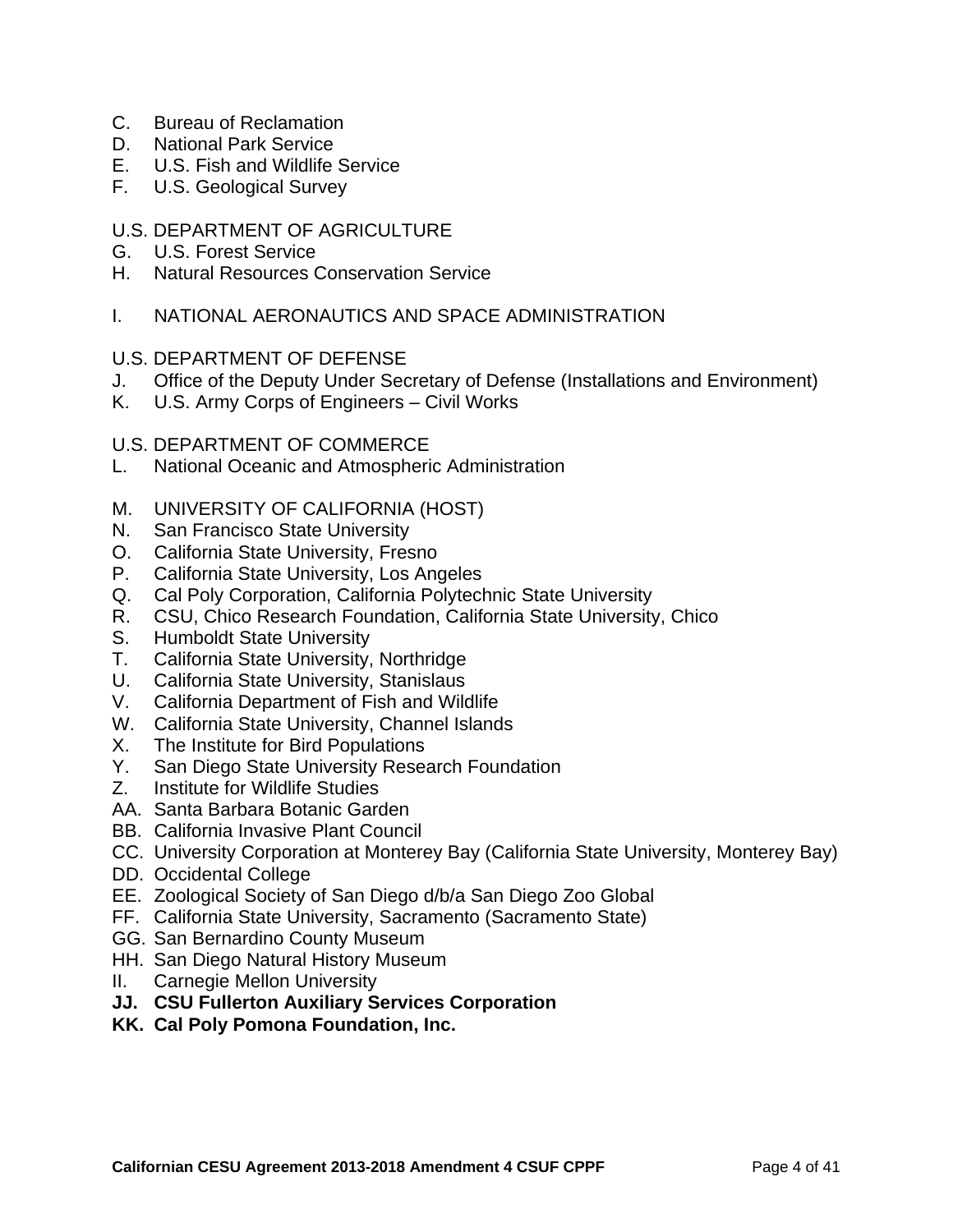A. Bureau of Land Management

James G. Kenna<br>State Director

Leona B. Parker California Grants & Agreements Specialist

BLM  $134000$ 

13015

Date

Californian CESU Agreement 2013-2018 Amendment 4 CSUF CPPF

Page 5 of 41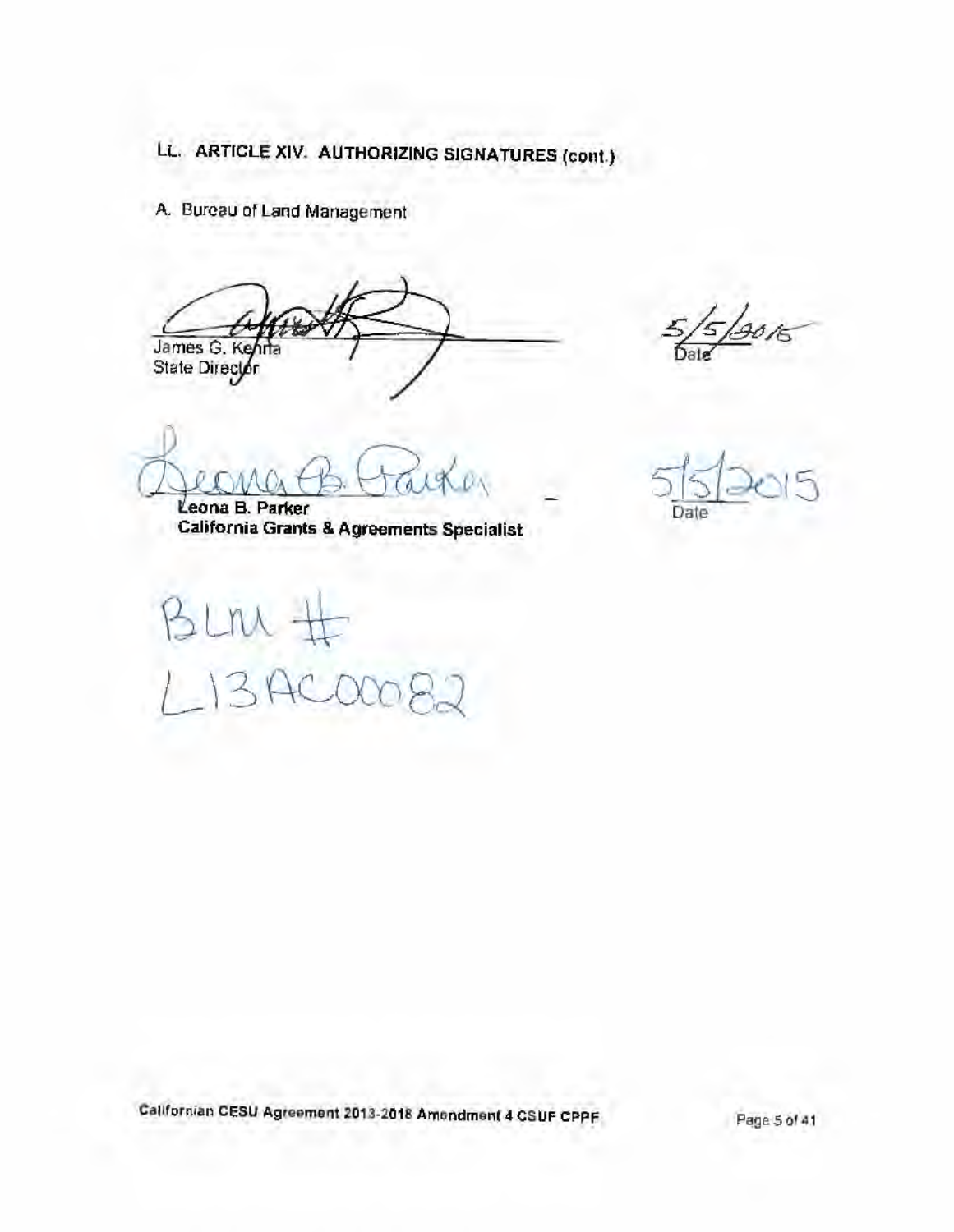B. Bureau of Ocean Energy Management

 $31/2015$ Date

**Rodney Cluck** Chief, Environmental Science Division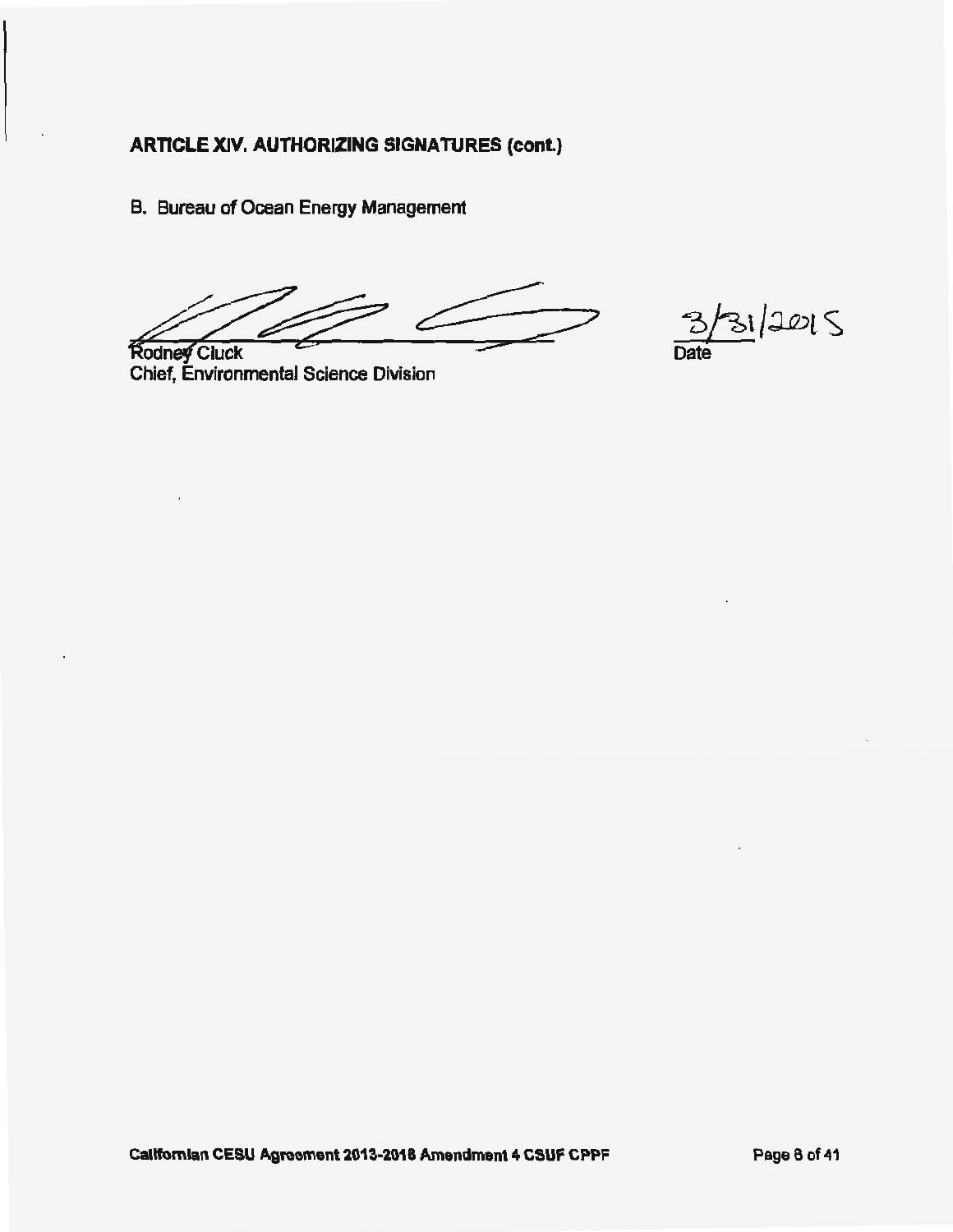C. Bureau of Reclamation

**Brenda Davis** -Deputy Manager of Acquisition Services

3/30/2015 Date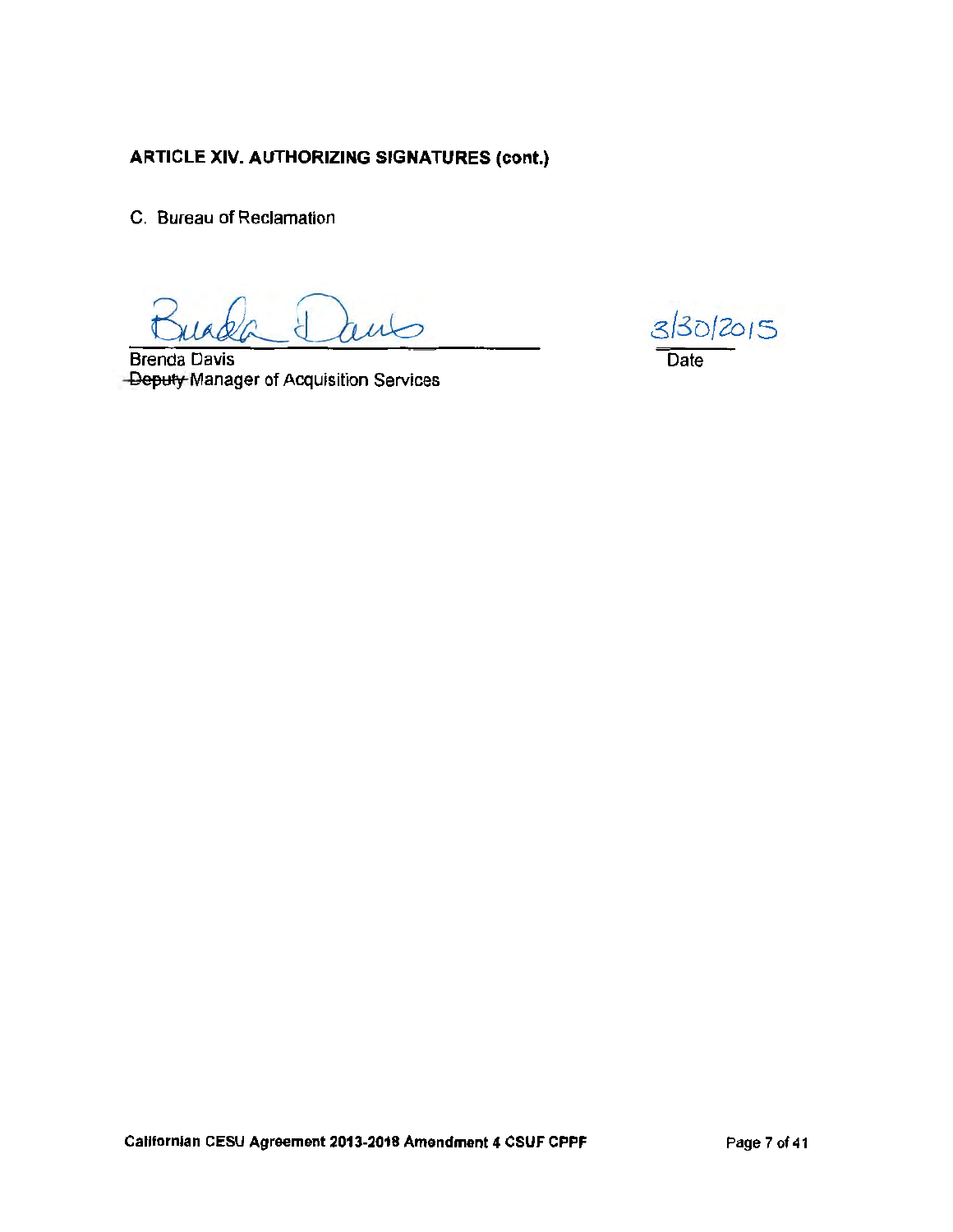D. National Park Service

amell

Jamie V. Sherrill Contracting Officer

istur Sylum

**Christine S. Lehnertz Regional Director** Pacific West Region

 $2015$ Date

 $03, 51, 2015$ **Date**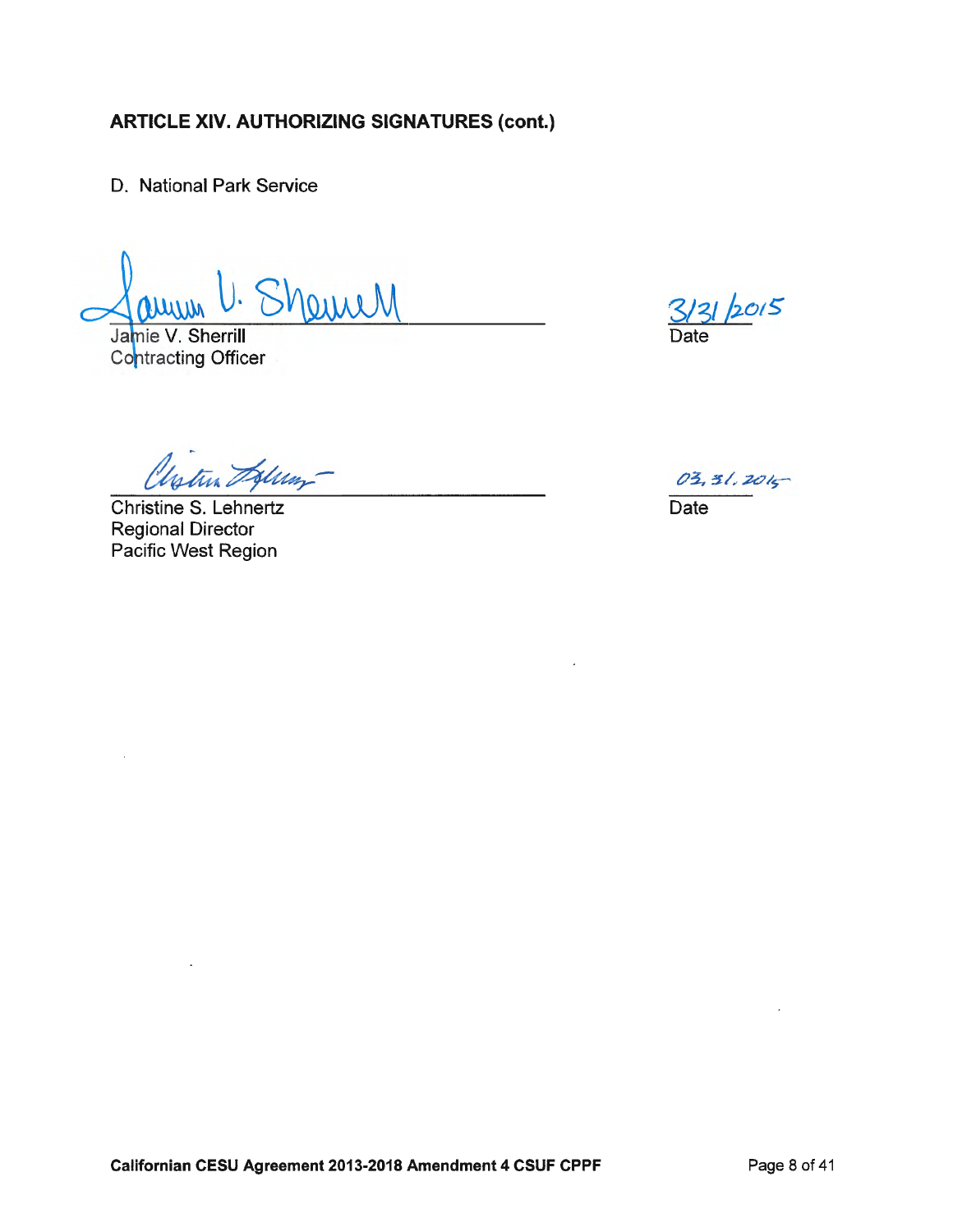E. U.S. Fish and Wildlife Service

Alexandra Pitts<br>Alexandra Pitts<br>Deputy Register

 $5.8.15$ Date

 $\epsilon$ 

Californian CESU Agreement 2013-2018 Amendment 4 CSUF CPPF

 $\epsilon$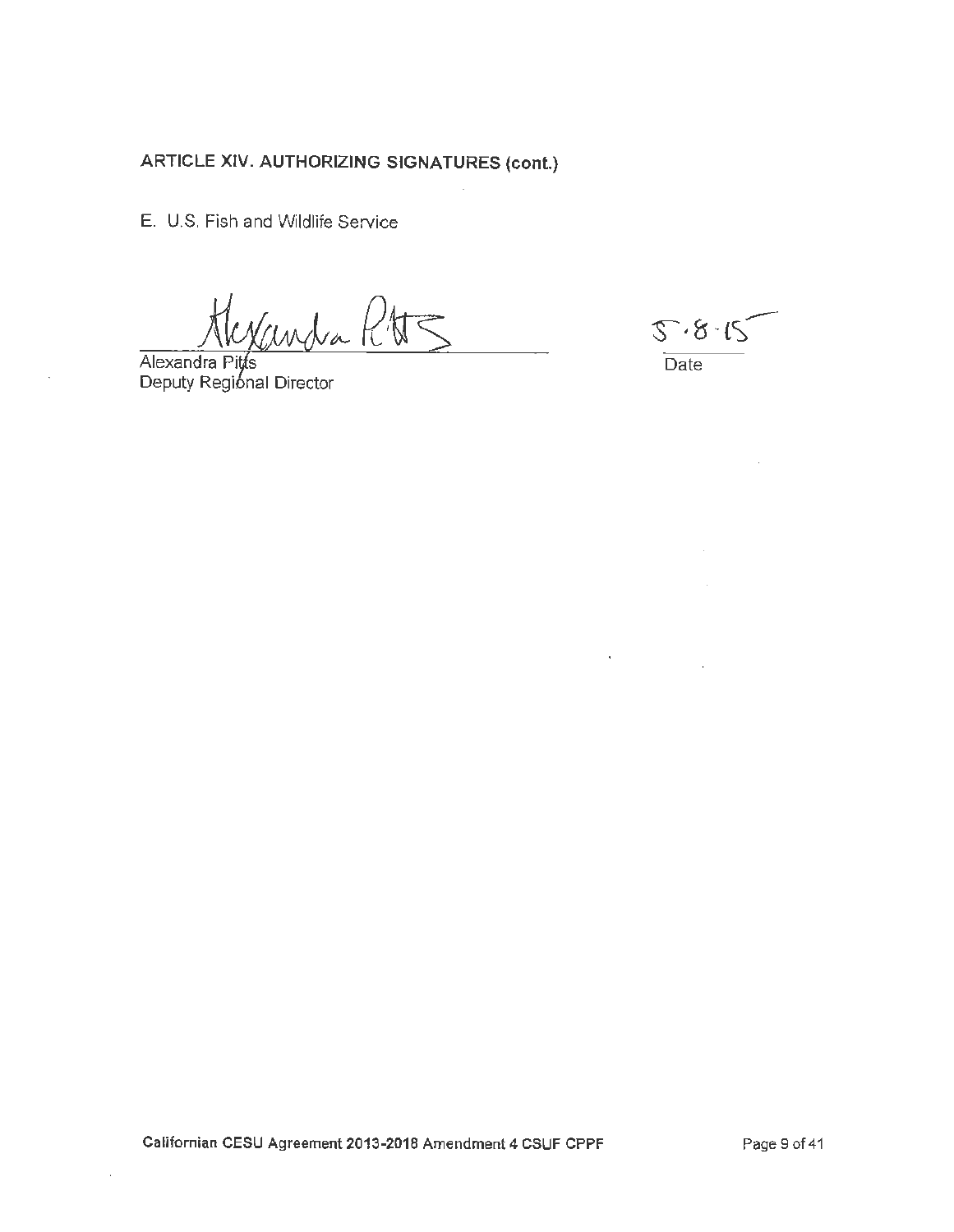F. U.S. Geological Survey

Sherri Ly Bredesen<br>Contracting Officer

Californian CESU Agreement 2013-2018 Amendment 4 CSUF CPPF

Page 10 of 41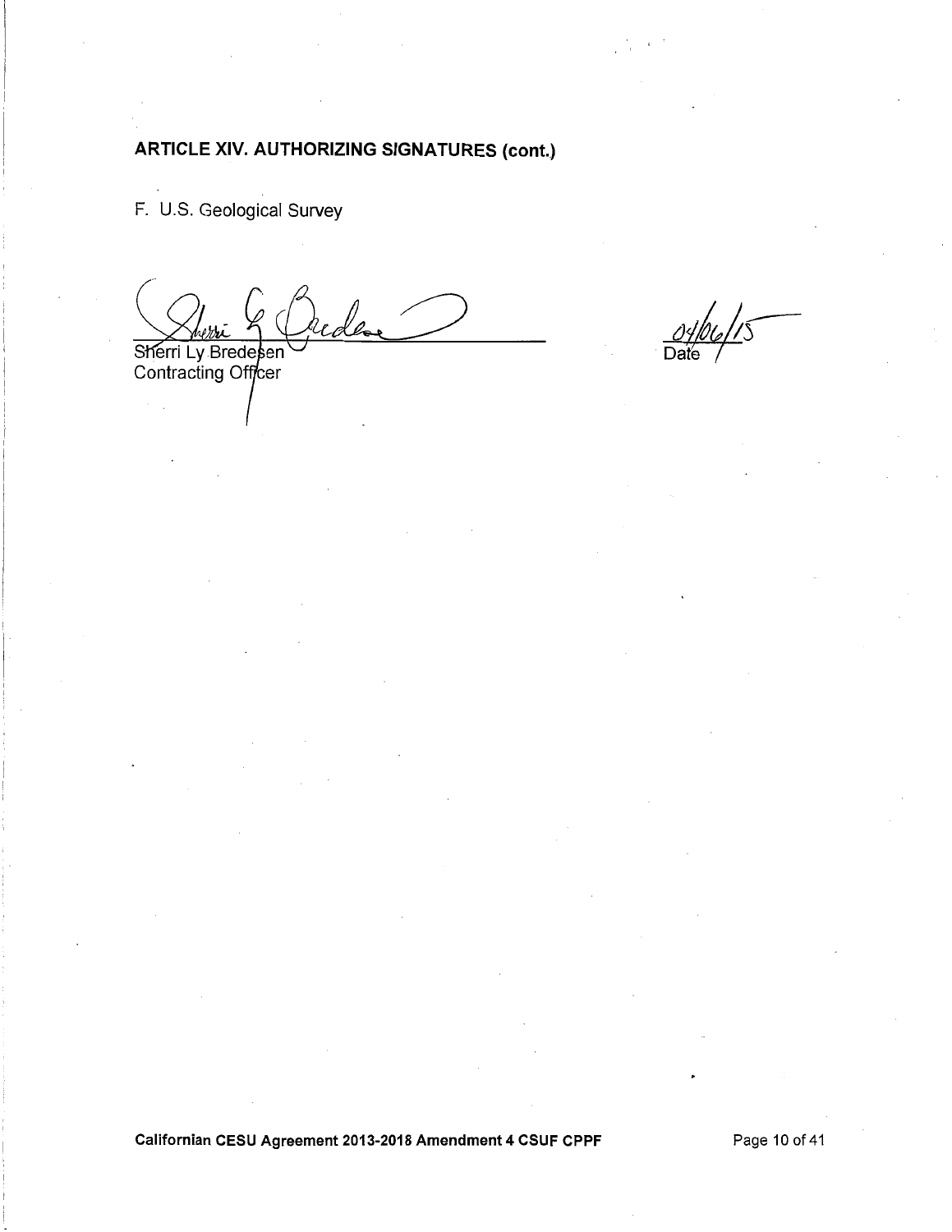G. U.S. Forest Service

examendment effective. Per Article III, C: If a Partner Institution or Federal Agency has not responded after fortyfive (45) days from receipt of the amendment, its signature will not be required to make the

\_\_\_\_\_\_\_\_\_\_\_\_\_\_\_\_\_\_\_\_\_\_\_\_\_\_\_\_\_\_\_\_\_\_\_\_\_\_\_\_\_\_ \_\_\_\_\_\_\_\_

Alexander L. Friend **Date** Station Director

The authority and format of this instrument has been reviewed and approved for signature.

Jennifer R. Jones **Date** Grants and Agreements Specialist Pacific Southwest Research Station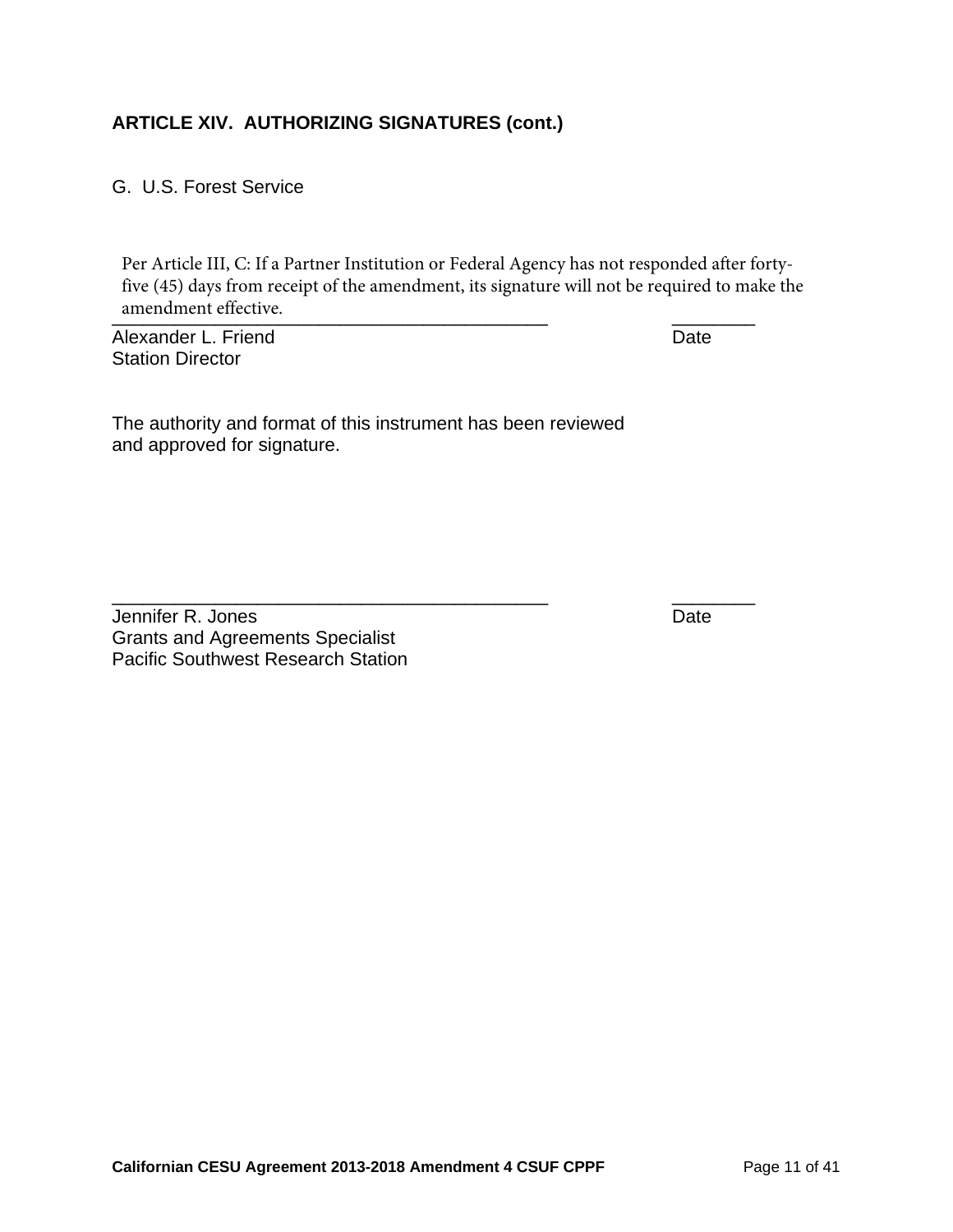H. Natural Resources Conservation Service

Ed

Gayle N. Barry<br>Deputy Chief for Management w

 $24/15$ 

Californian CESU Agreement 2013-2018 Amendment 4 CSUF CPPF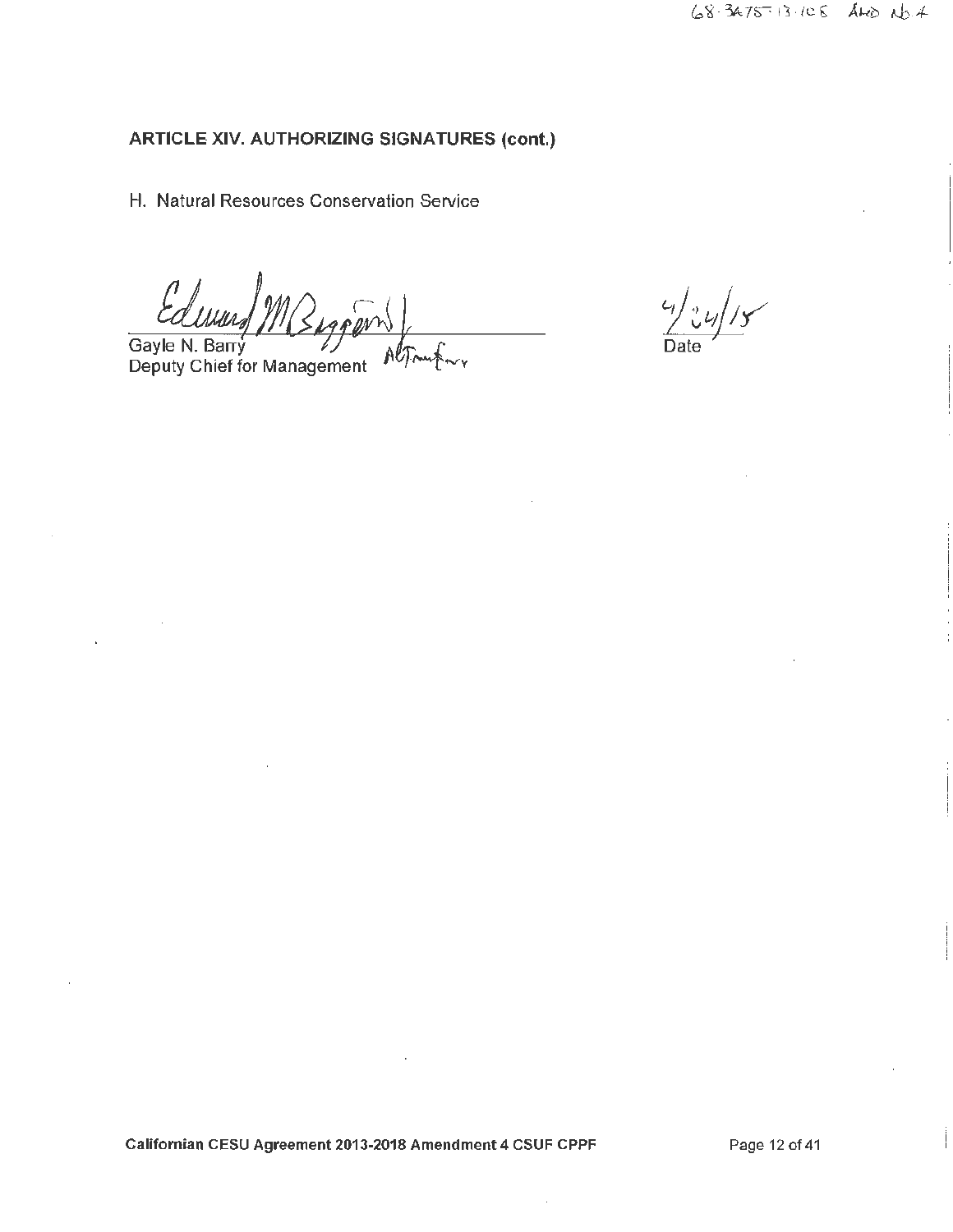I. National Aeronautics and Space Administration

amendment effective. Per Article III, C: If a Partner Institution or Federal Agency has not responded after fortyfive (45) days from receipt of the amendment, its signature will not be required to make the

Olga M. Dominguez **Date** Assistant Administrator for Strategic Architecture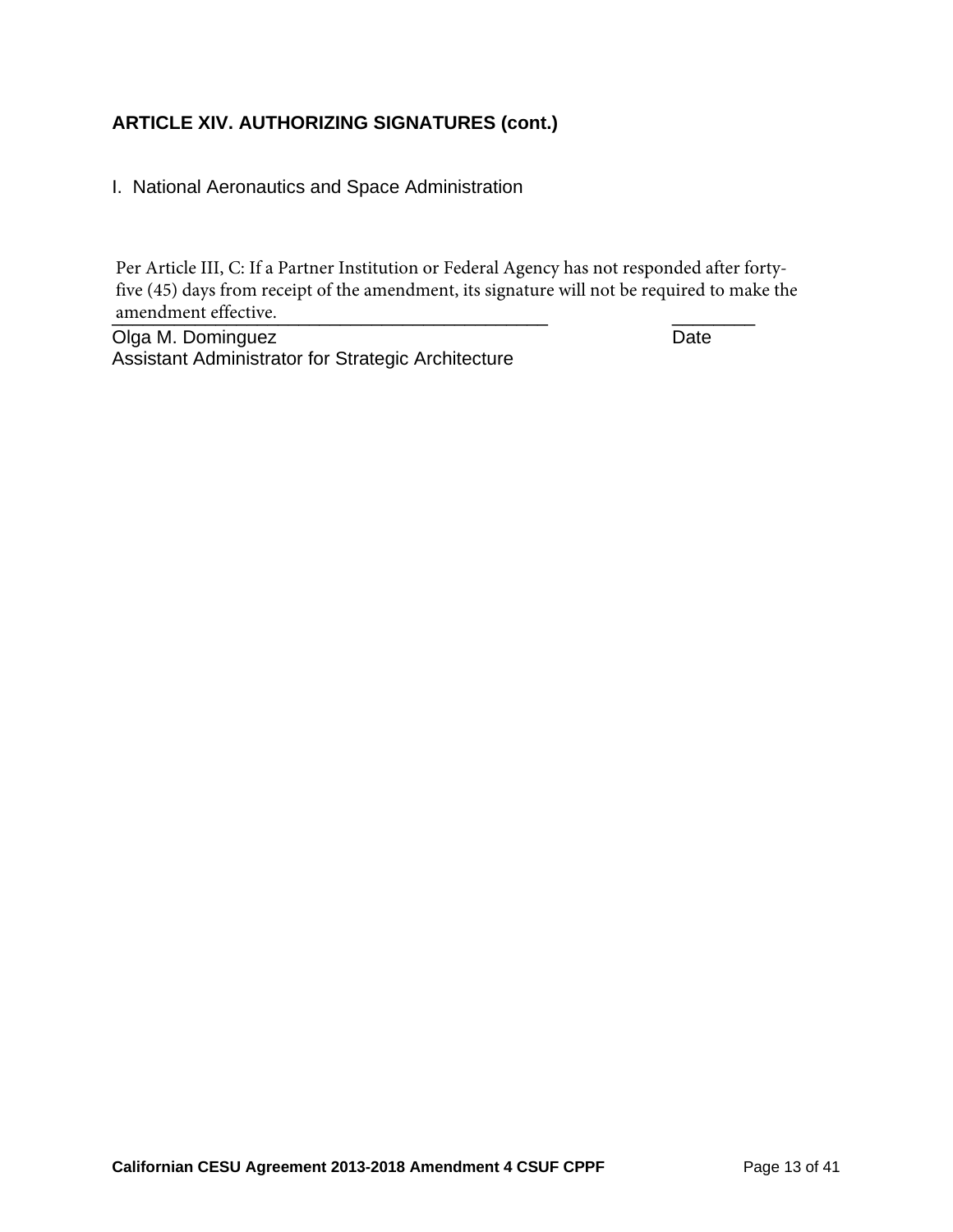J. Office of the Deputy Under Secretary of Defense (Installations and Environment)

ROBICHEAUX.TRACI.D.1260 353990

Date: 2015.04.28 09:42:07 -05'00' Traci Robicheaux **Date** ou=USA, cn=ROBICHEAUX.TRACI.D.1260353990

Grants Officer Representing ODUSD (I&E)

Digitally signed by ROBICHEAUX.TRACI.D.1260353990 DN: c=US, o=U.S. Government, ou=DoD, ou=PKI,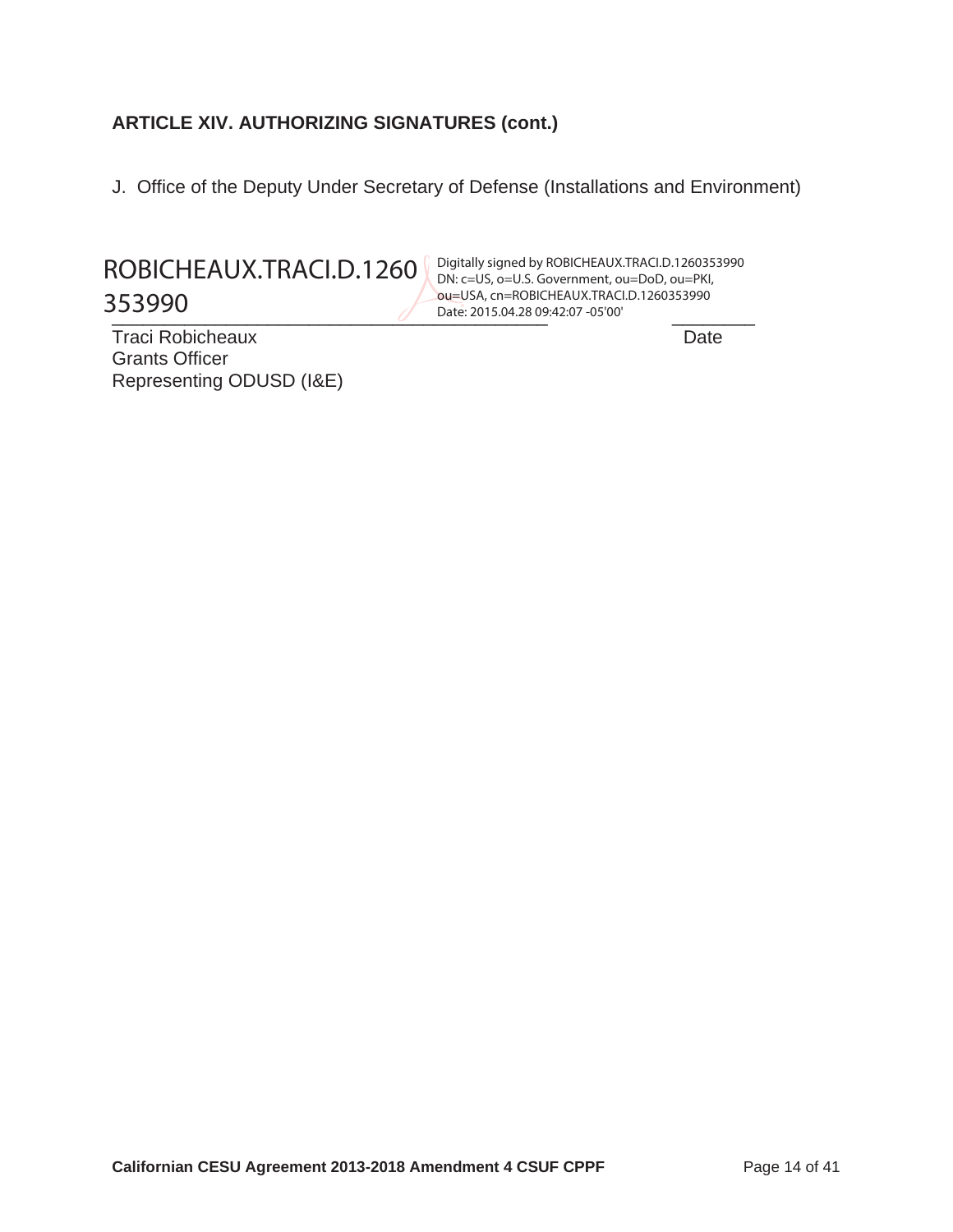K. U.S. Army Corps of Engineers – Civil Works

SONTAG.DEANNDA.S.1230791909 c=US, o=U.S. Government, ou=DoD, ou=PKI, ou=USA, cn=SONTAG.DEANNDA.S.1230791909 2015.04.03 13:05:36 -05'00'

Deannda Sontag **Date** Grants Officer

 $\overline{3 \text{ Apr } 2013}$ 3 Apr 2015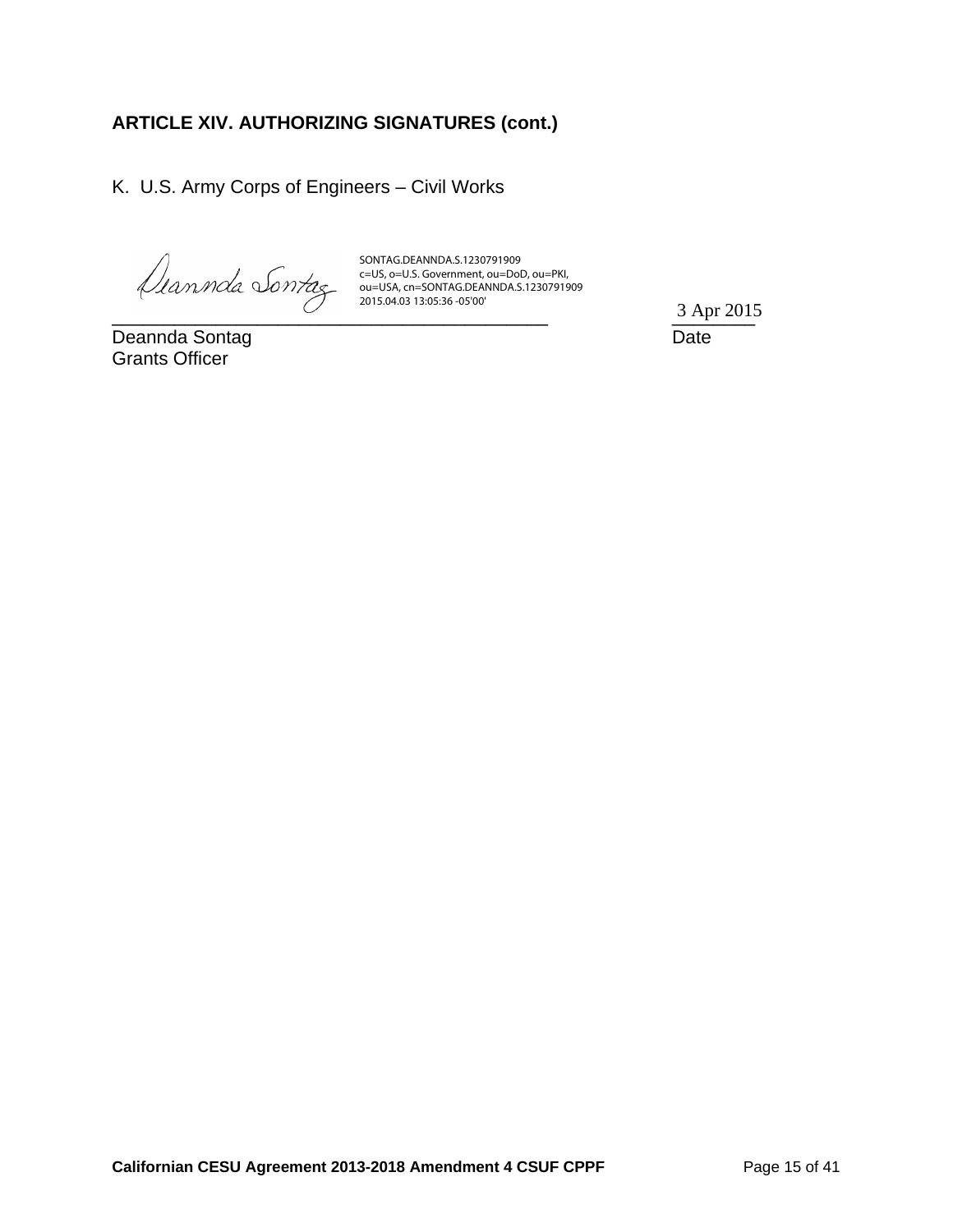L. National Oceanic and Atmospheric Administration

ν

**Richard Merrick** Director of Scientific Programs & Chief Science Advisor

 $2^{20}$ 

Date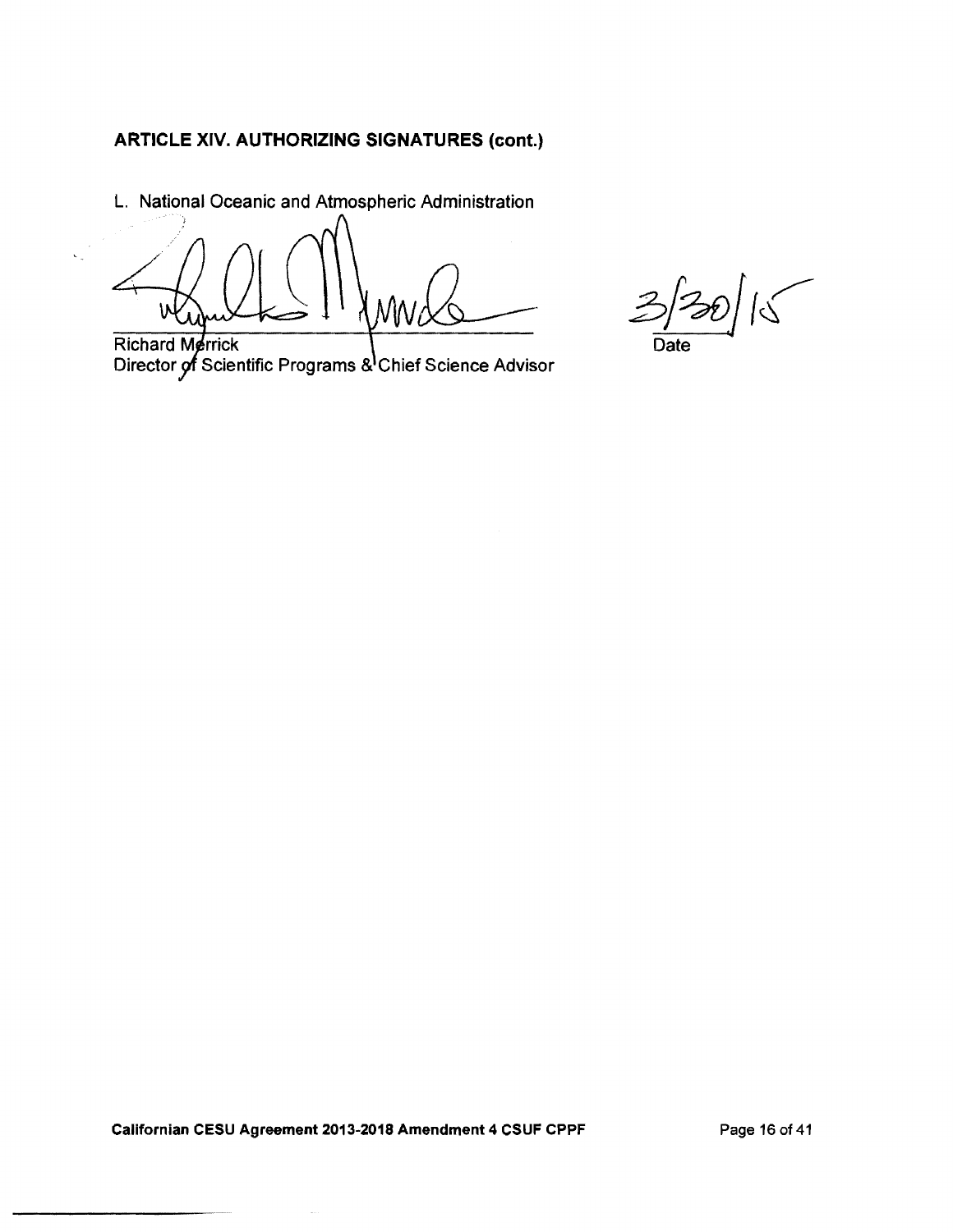M. UNIVERSITY OF CALIFORNIA (HOST), systemwide authorization

Jundes 18 Newlatte 

**Contract and Grant Officer** 

 $\frac{5/13}{5}$ 

Californian CESU Agreement 2013-2018 Amendment 4 CSUF CPPF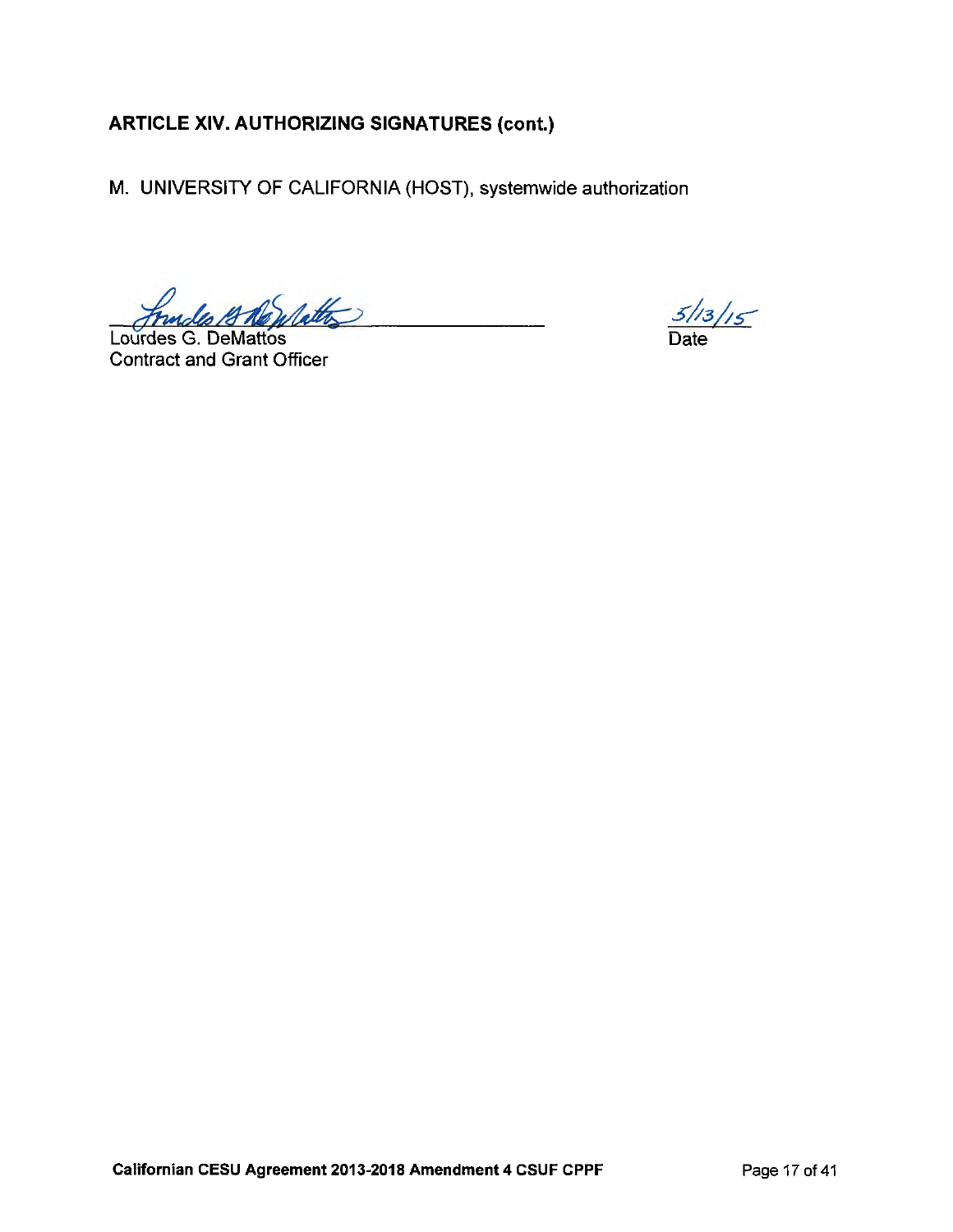N. San Francisco State University

Janet Framiglie<br>OSRP Contract Coordinator, Procurement<br>Stephen C. 5 m 1 bm

 $\cdot$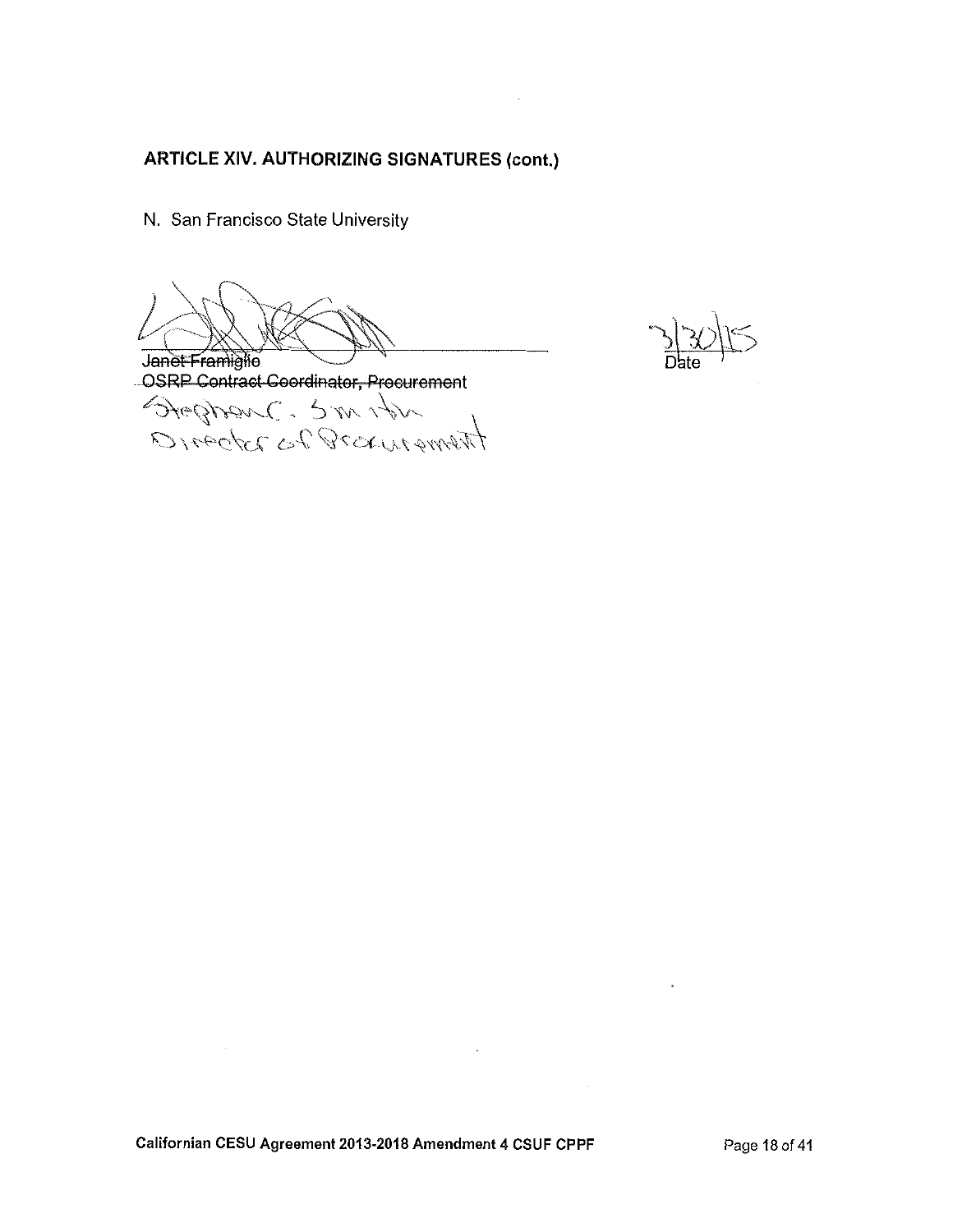O. California State University, Fresno

 $\mathcal{A}\mathcal{A}$ 

Thomas McClanahan Associate Vice President, ORSP

 $5/12/5$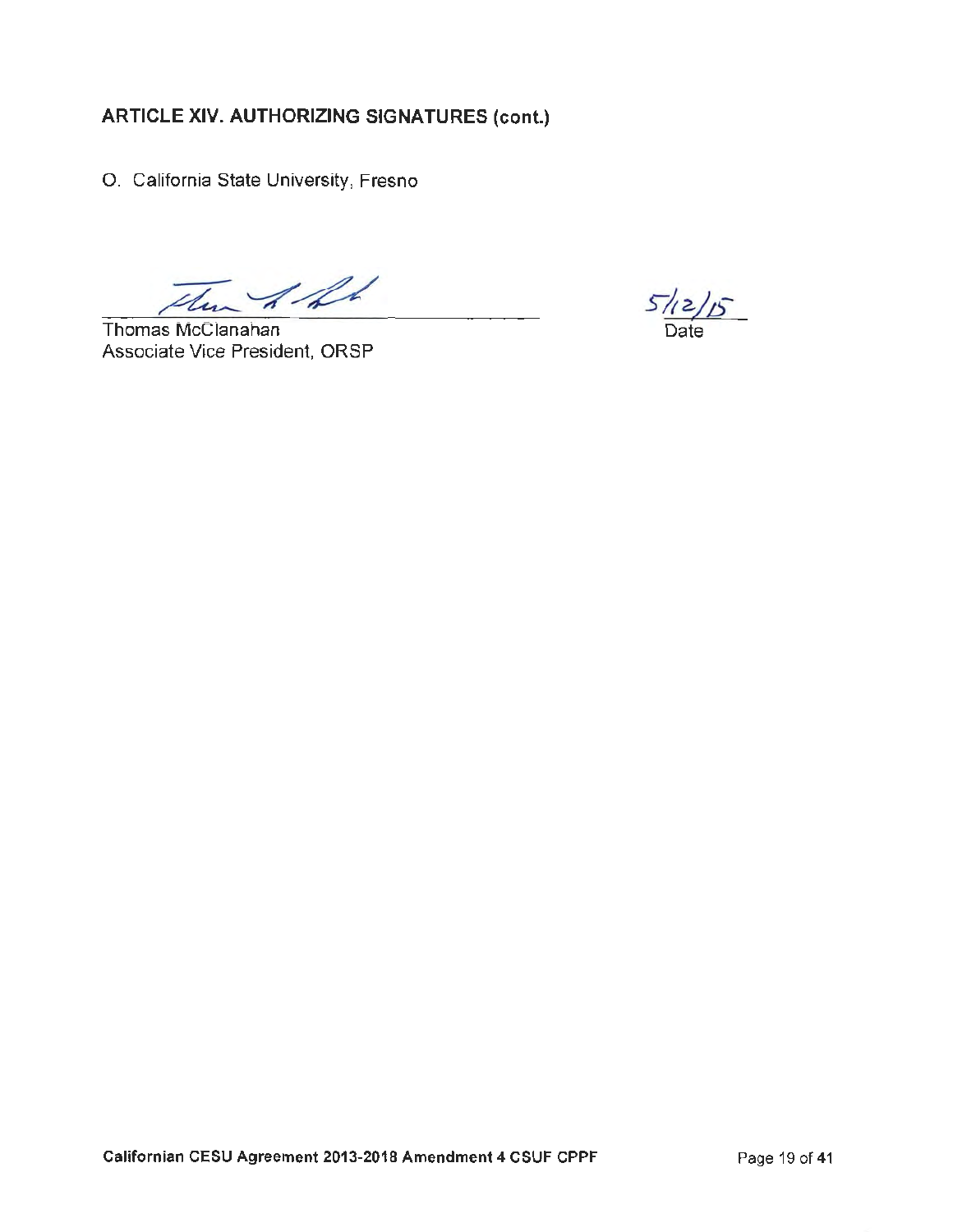P. California State University, Los Angeles

Philip S. LaPolt, Ph.D. Associate Vice President for Research and Academic Personnel

 $4/7/2015$ Date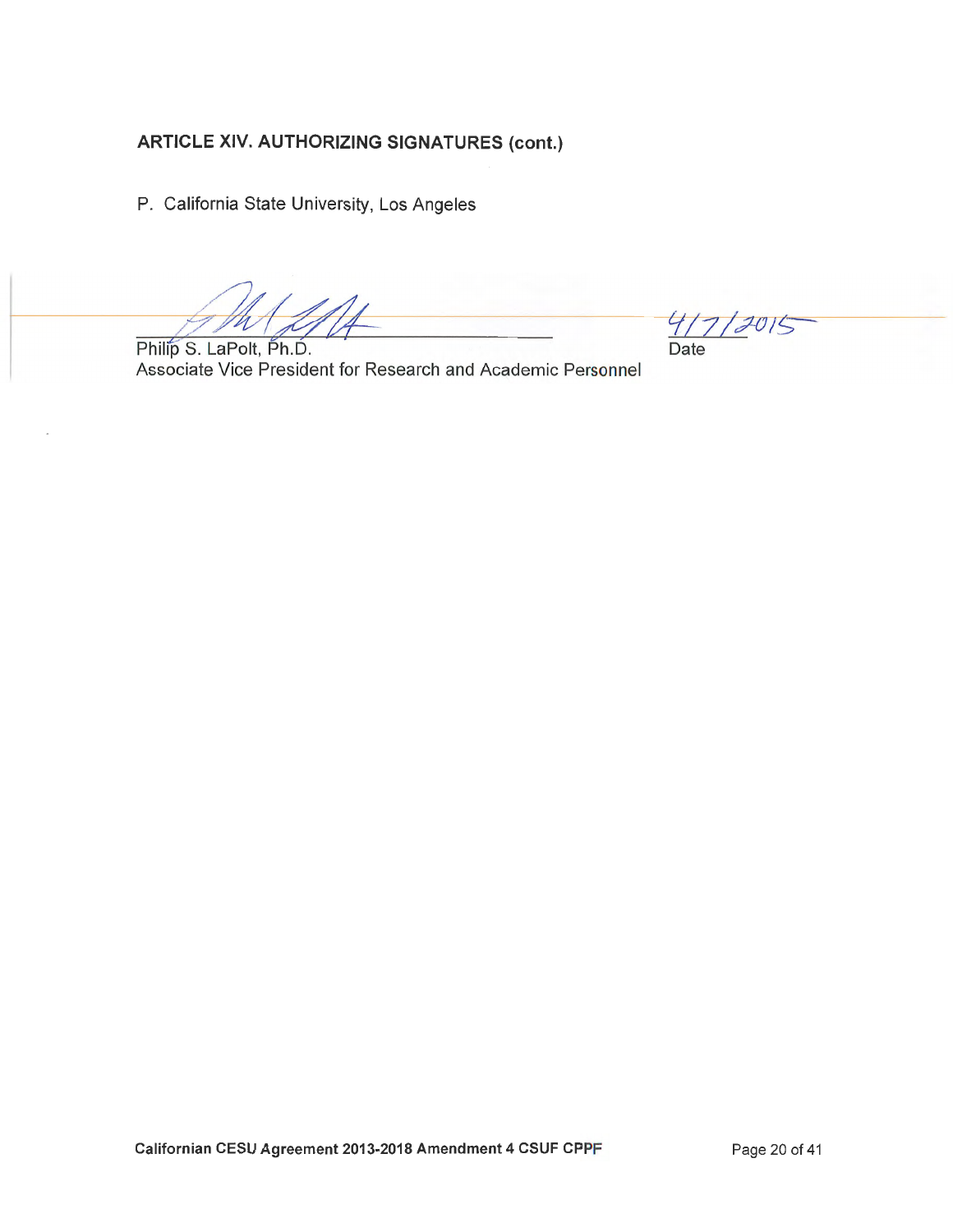Q. Cal Poly Corporation, California Polytechnic State University

 $\overbrace{f}$ 

Melissa Mullen Sponsored Programs Manager

 $\frac{c_1 - c_2}{\text{Date}}$ 

Californian CESU Agreement 2013-2018 Amendment 4 CSUF CPPF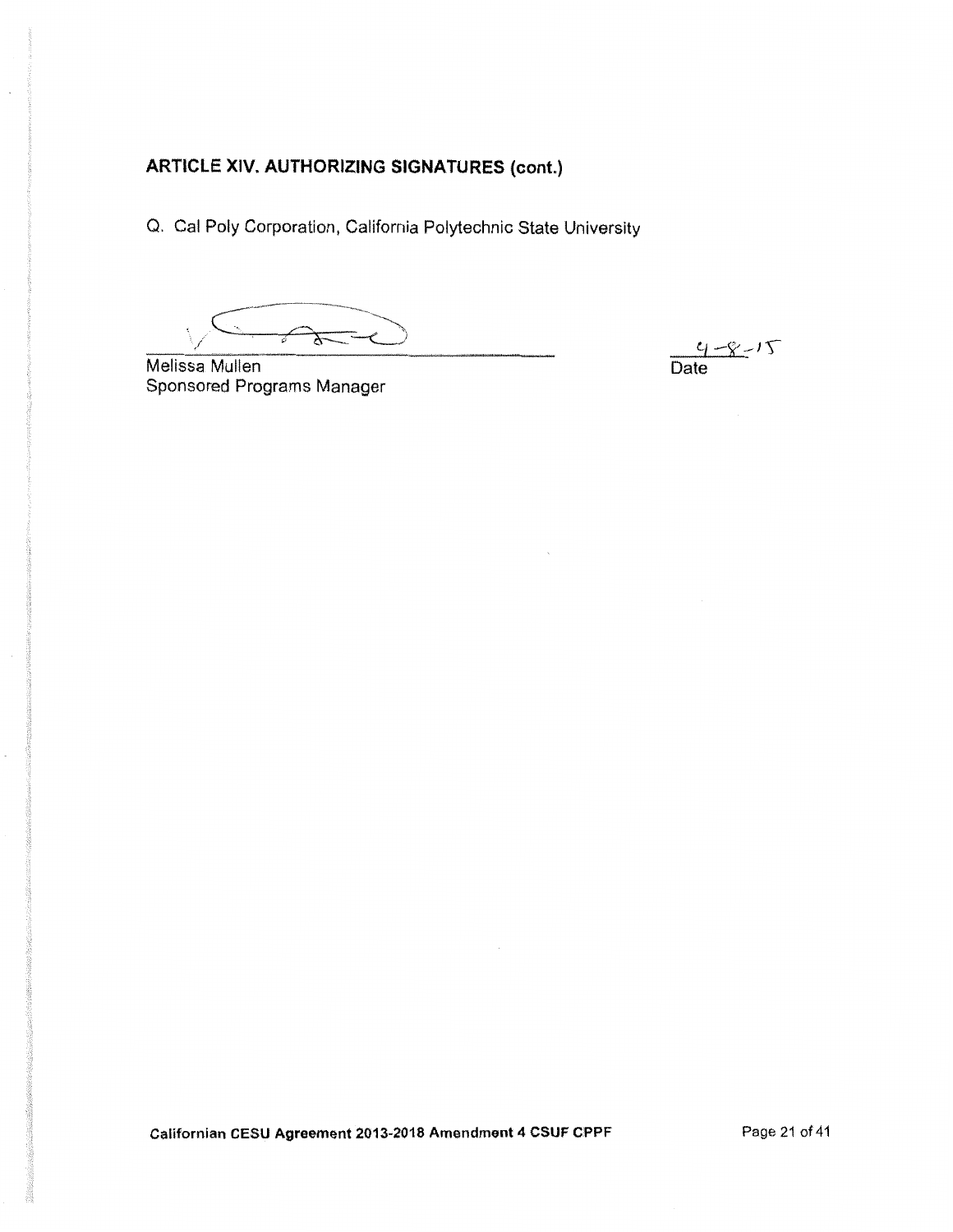R. CSU, Chico Research Foundation, California State University, Chico

l. Part E.K. Park

Vice Provost for Research

 $\sqrt{2}$ 

Date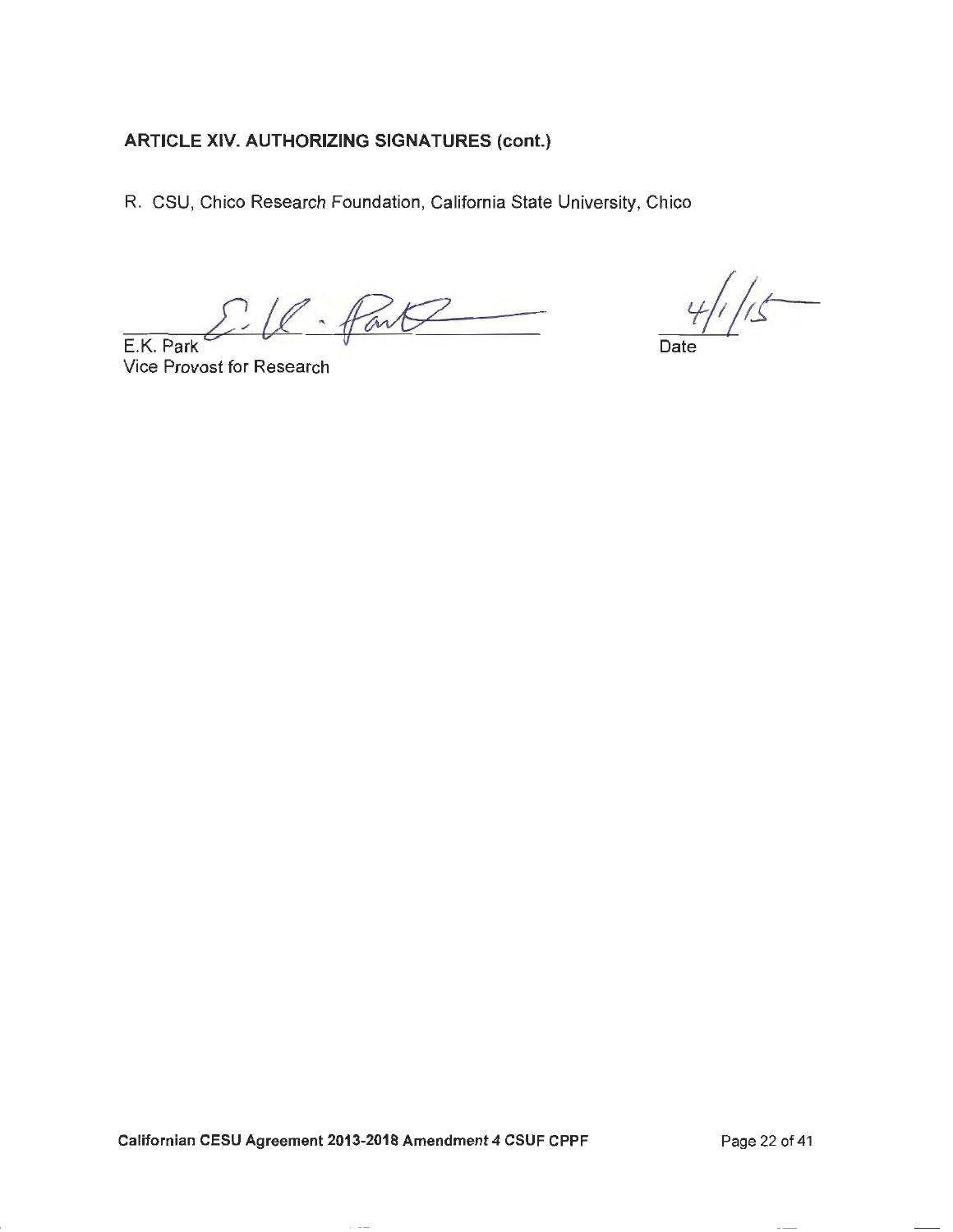S. Humboldt State University

 $4/z/5$ 

Date

Steve Karp Director, Sponsored Programs Foundation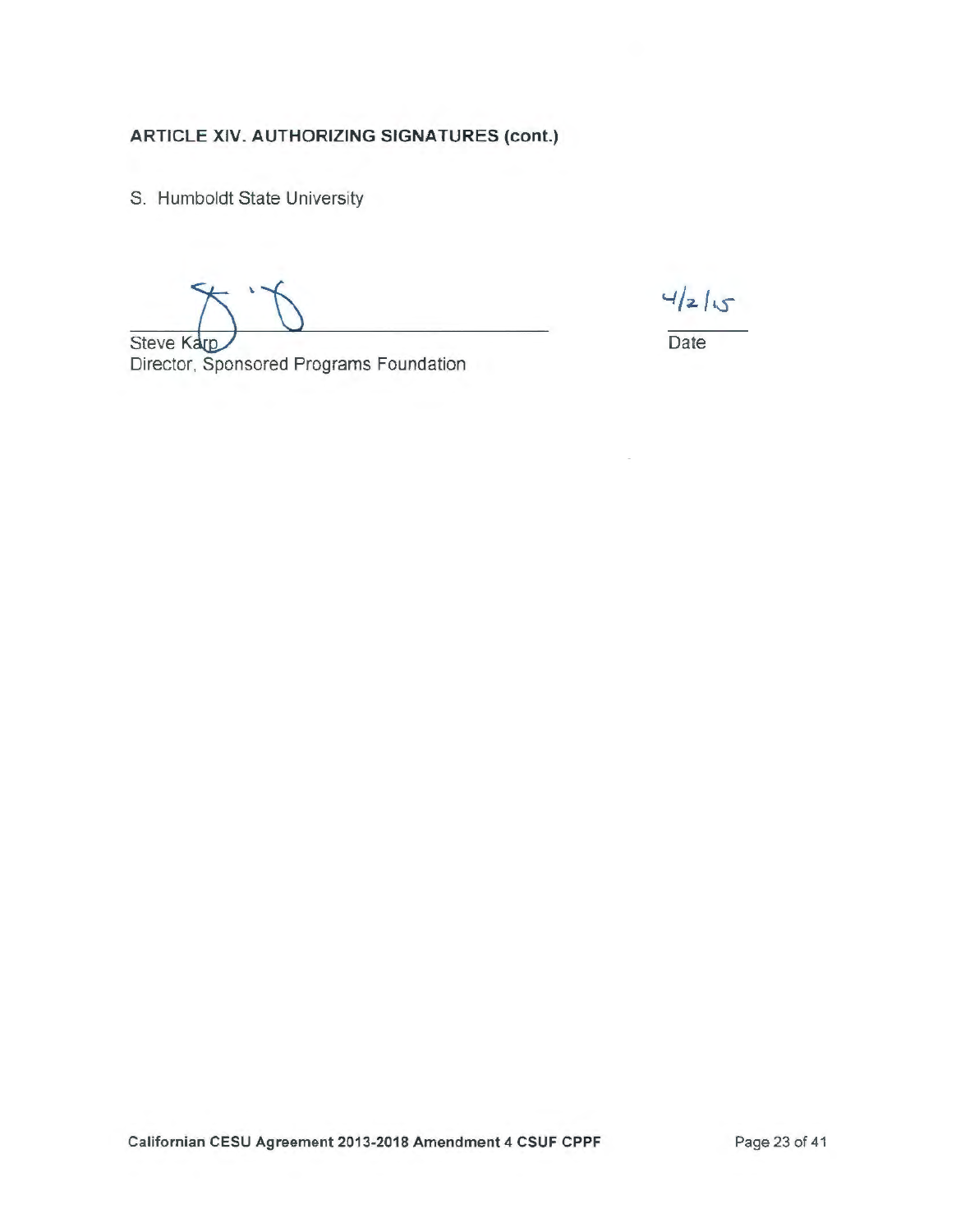T. California State University, Northridge

k.

Date

Scott Pérez Director, Research and Sponsored Projects

Californian CESU Agreement 2013-2018 Amendment 4 CSUF CPPF

Page 24 of 41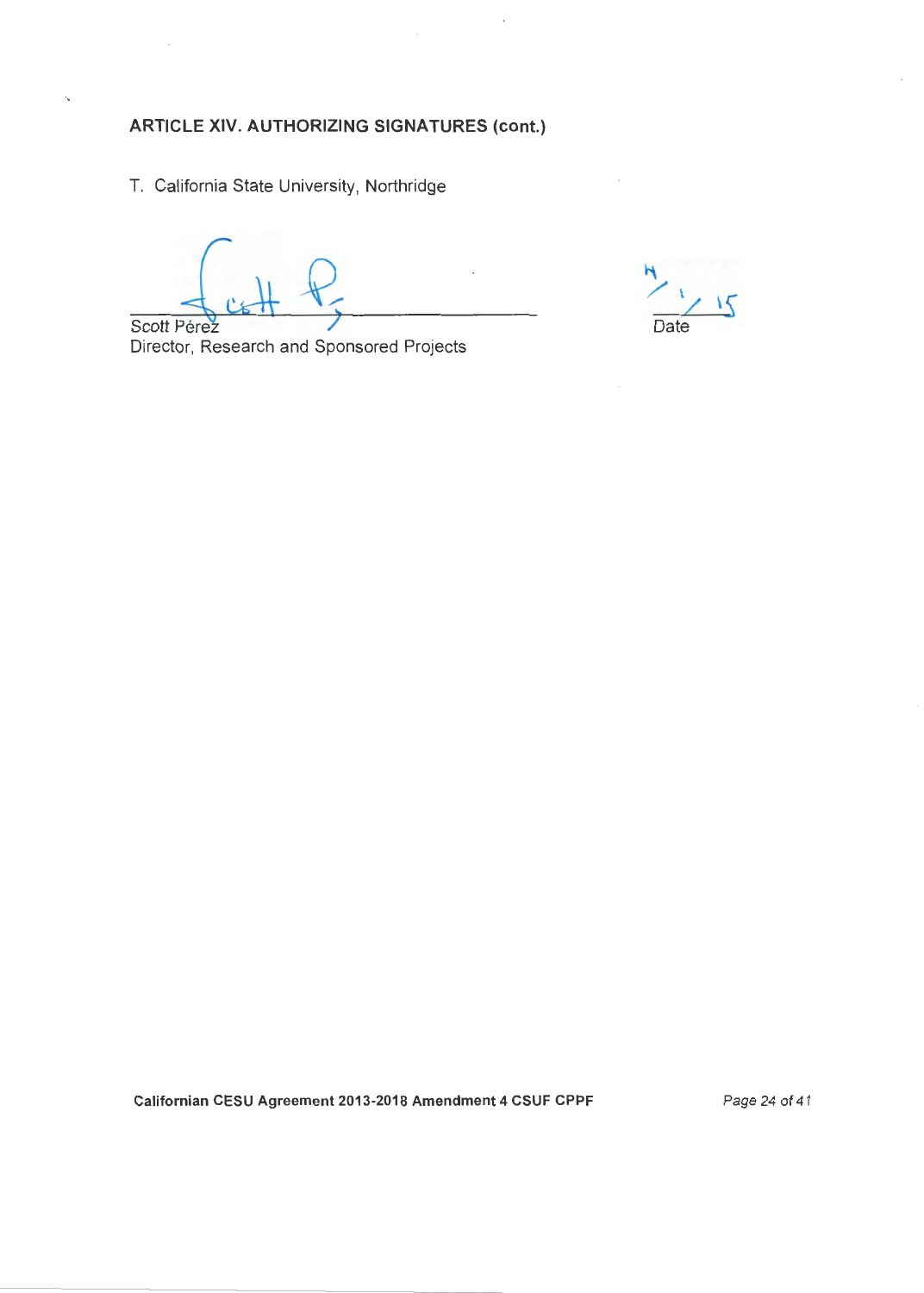U. California State University, Stanislaus

James T. Strong, PhD<br>Vice President for Academia Affairs/Provost

 $\frac{4.6 - 15}{\text{Date}}$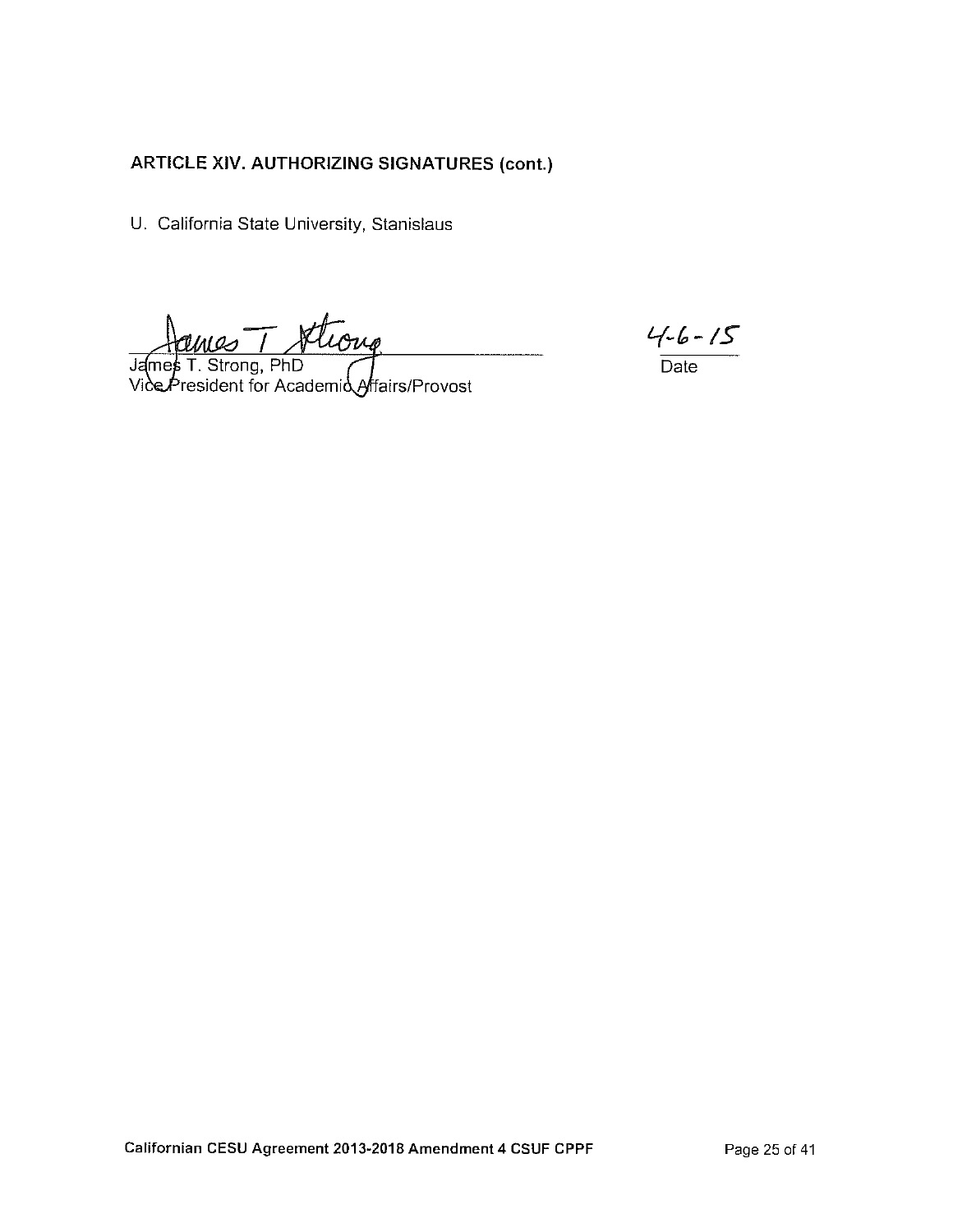V. California Department of Fish and Wildlife

\_\_\_\_\_\_\_\_\_\_\_\_\_\_\_\_\_\_\_\_\_\_\_\_\_\_\_\_\_\_\_\_\_\_\_\_\_\_\_\_\_\_ \_\_\_\_\_\_\_\_ Per Article III, C: If a Partner Institution or Federal Agency has not responded after forty-five (45) days from receipt of the amendment, its signature will not be required to make the amendment effective.

Charlton H. Bonham Date Date Date **Director**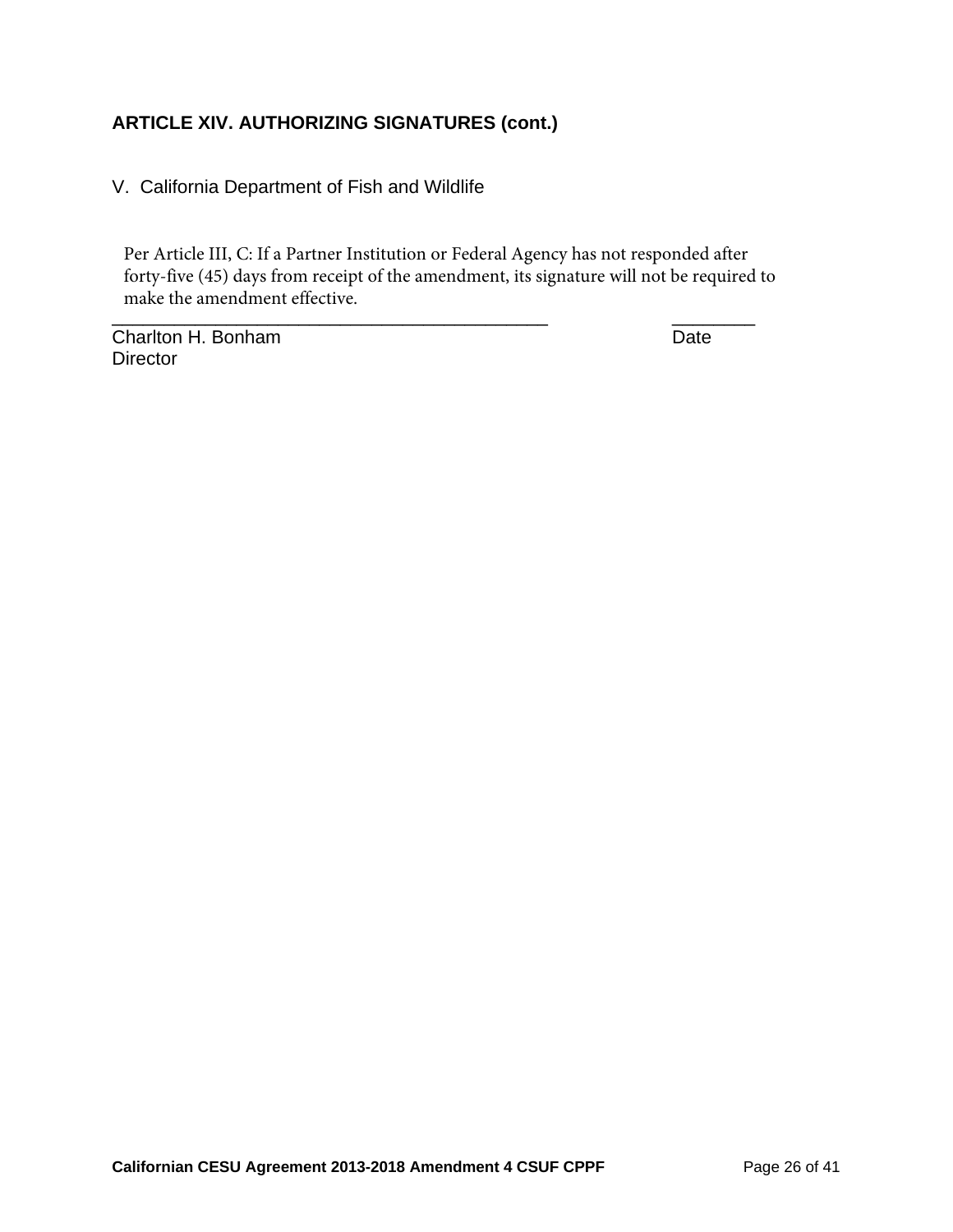W. California State University, Channel Islands

Ysabel Trinidad Vice President Finance and Administration

 $4/27/15$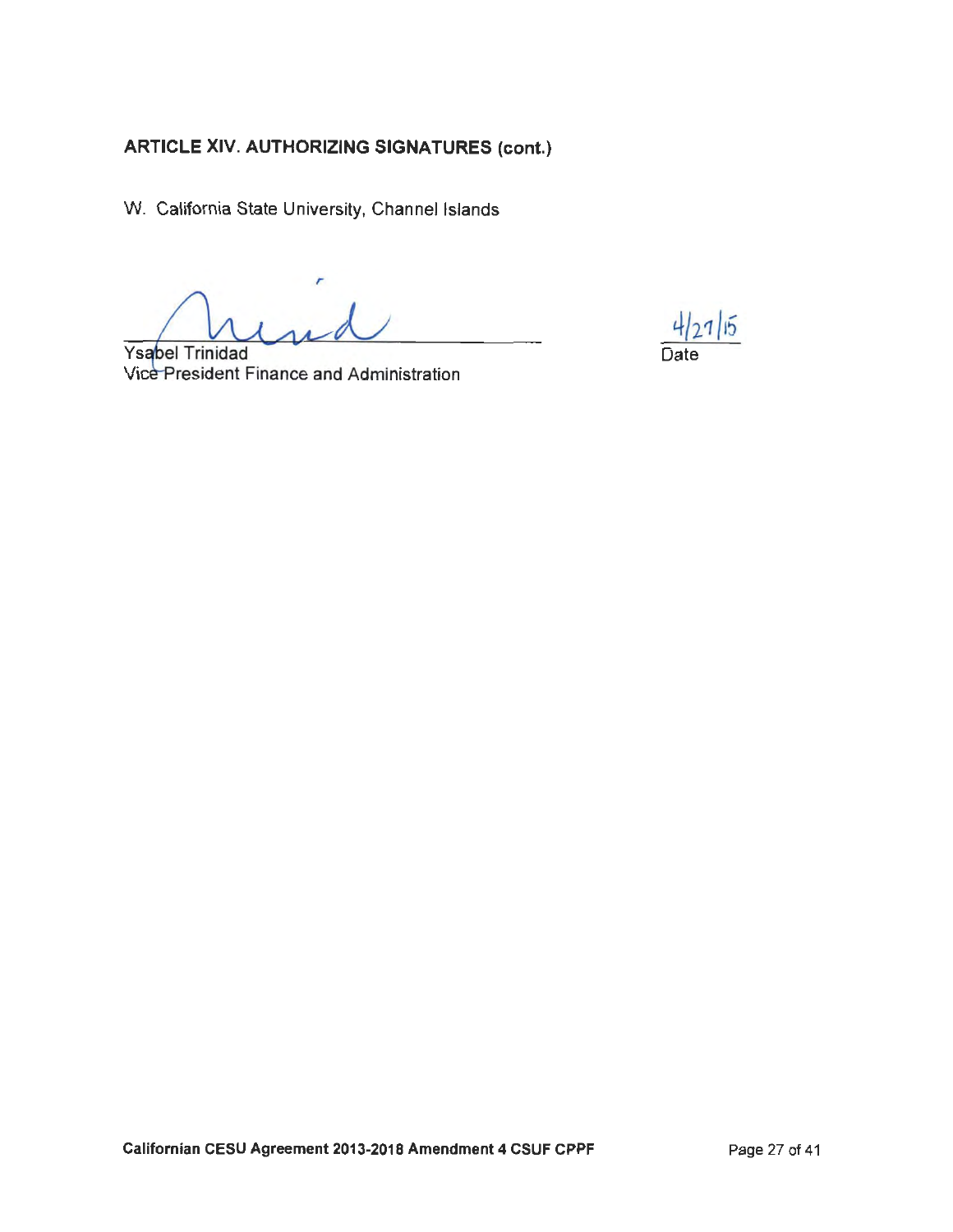#### X. The Institute for Bird Populations

\_\_\_\_\_\_\_\_\_\_\_\_\_\_\_\_\_\_\_\_\_\_\_\_\_\_\_\_\_\_\_\_\_\_\_\_\_\_\_\_\_\_ \_\_\_\_\_\_\_\_ Per Article III, C: If a Partner Institution or Federal Agency has not responded after fortyfive (45) days from receipt of the amendment, its signature will not be required to make the amendment effective.

Rodney Siegel **Date** Executive Director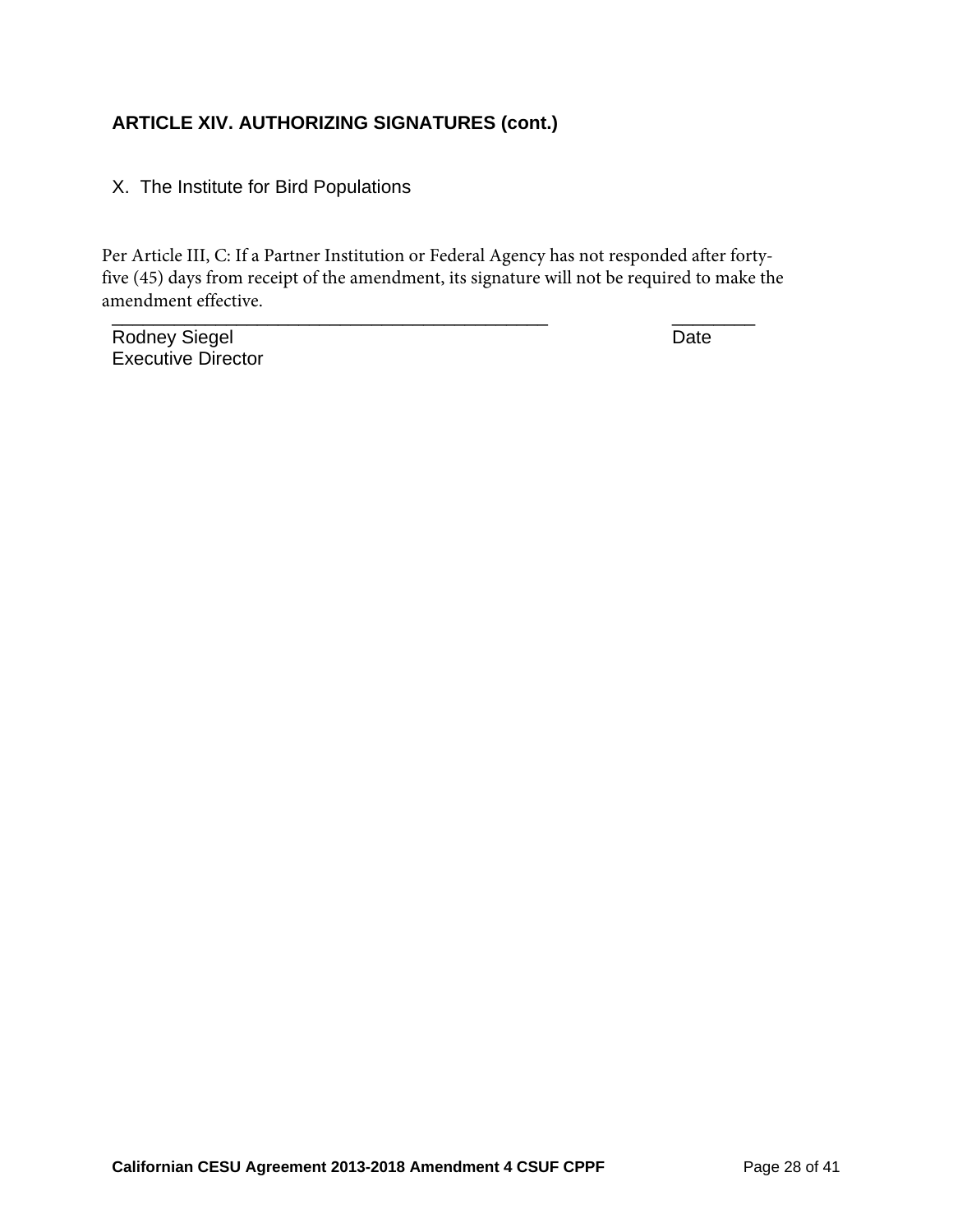Y. San Diego State University Research Foundation

examendment effective. Per Article III, C: If a Partner Institution or Federal Agency has not responded after fortyfive (45) days from receipt of the amendment, its signature will not be required to make the

Sandra M. Nordahl, CRA date Director, Sponsored Research Contracting and Compliance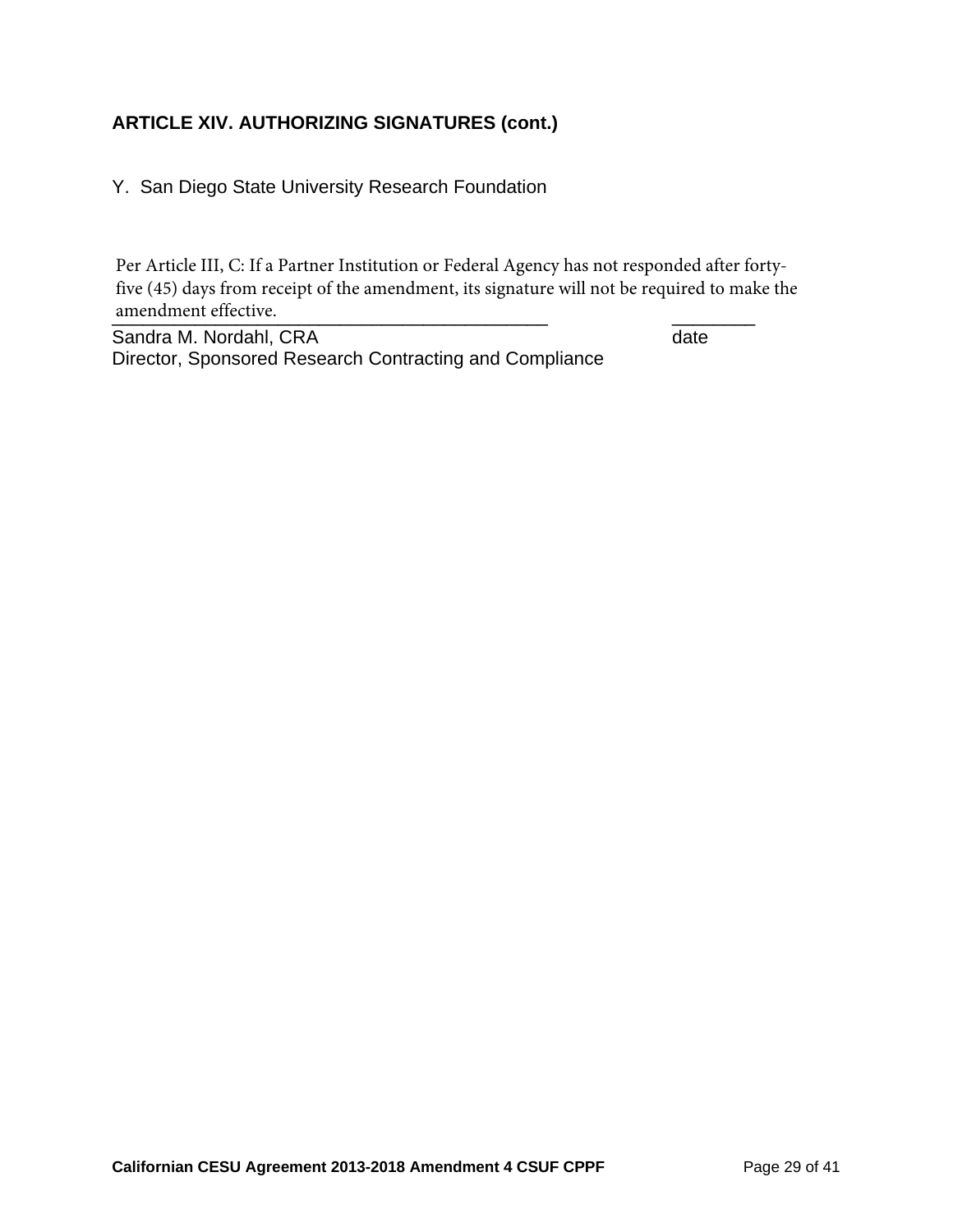Z. Institute for Wildlife Studies

 $ZC$  $\overline{\mathcal{U}}$ 

David Garcelon President

 $\frac{\sqrt{7}}{2}$ 

Gafifornian CESU Agreement 2013-2019 Amendment 4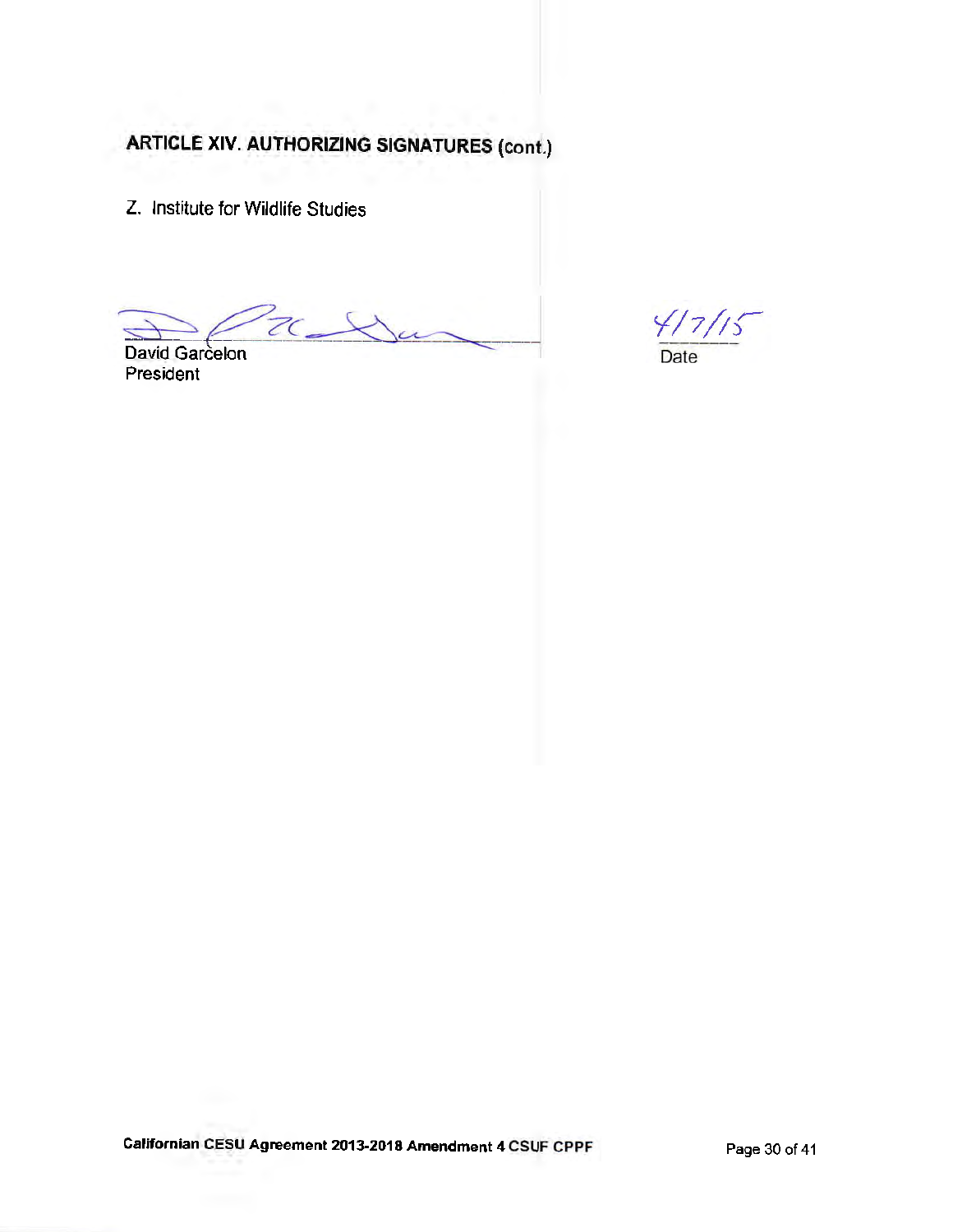AA. Santa Barbara Botanic Garden

Steve Windhager, Ph.D. **Executive Director** 

 $3/30/80/5$ 

Date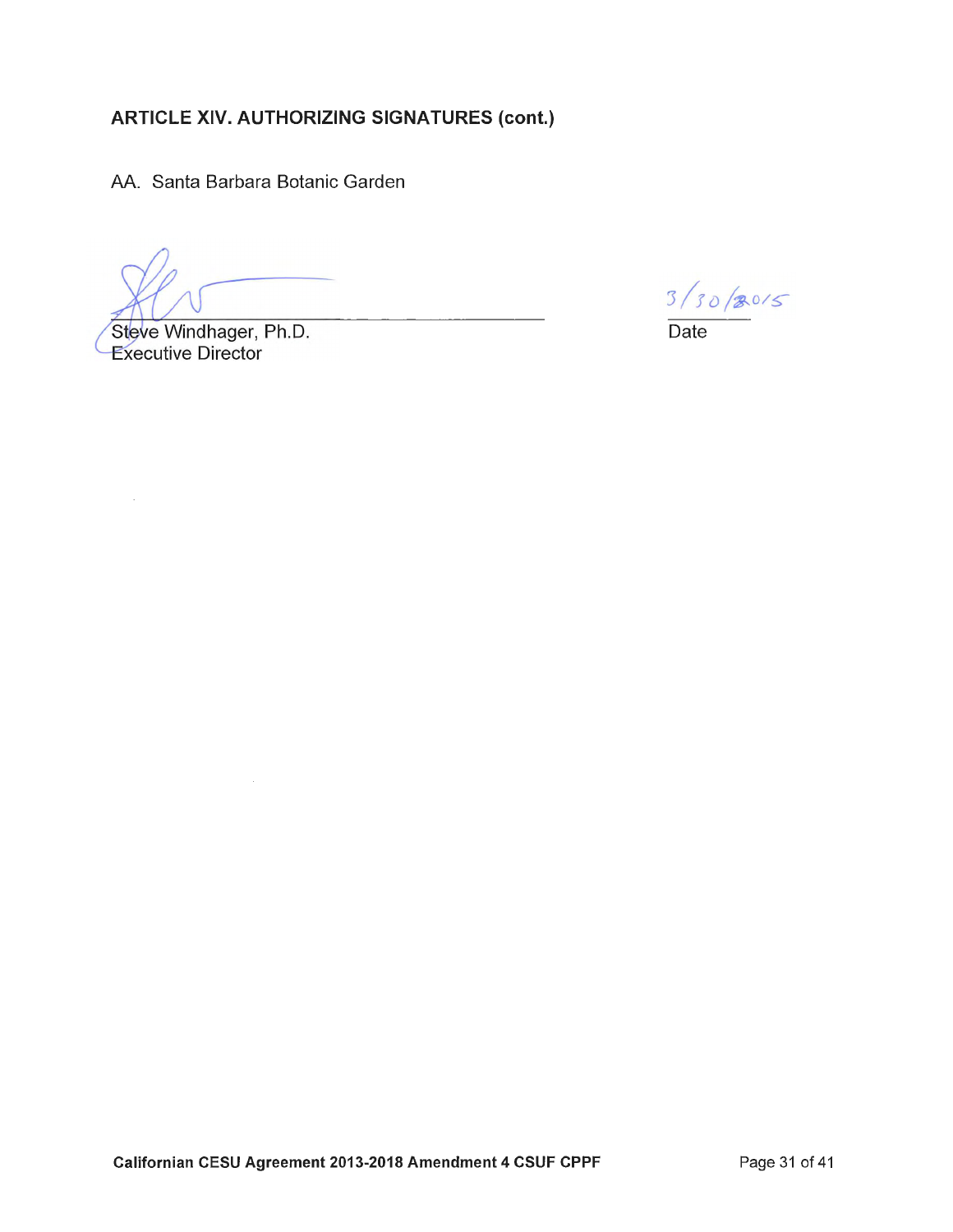Dong Johnson

5/11/2015

Doug Johnson Date <u>Doug Johnson Date</u><br>Executive Director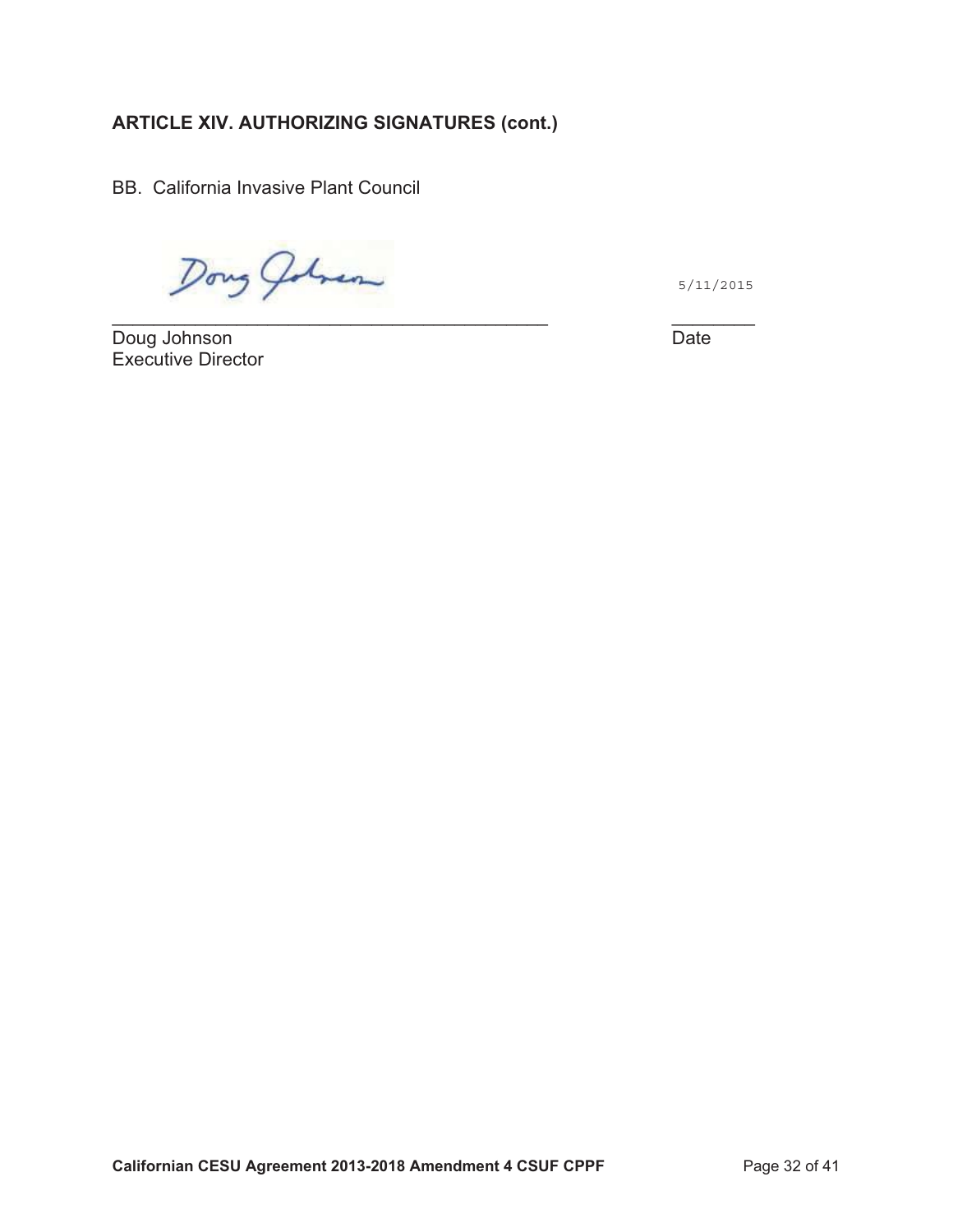CC. University Corporation at Monterey Bay (California State University, Monterey Bay)

 $\frac{120}{15}$ 

Cynthi $\oint$  E. Lopez Director of Sponsored Programs

Californian CESU Agreement 2013-2018 Amendment 4 CSUF CPPF

Page 33 of 41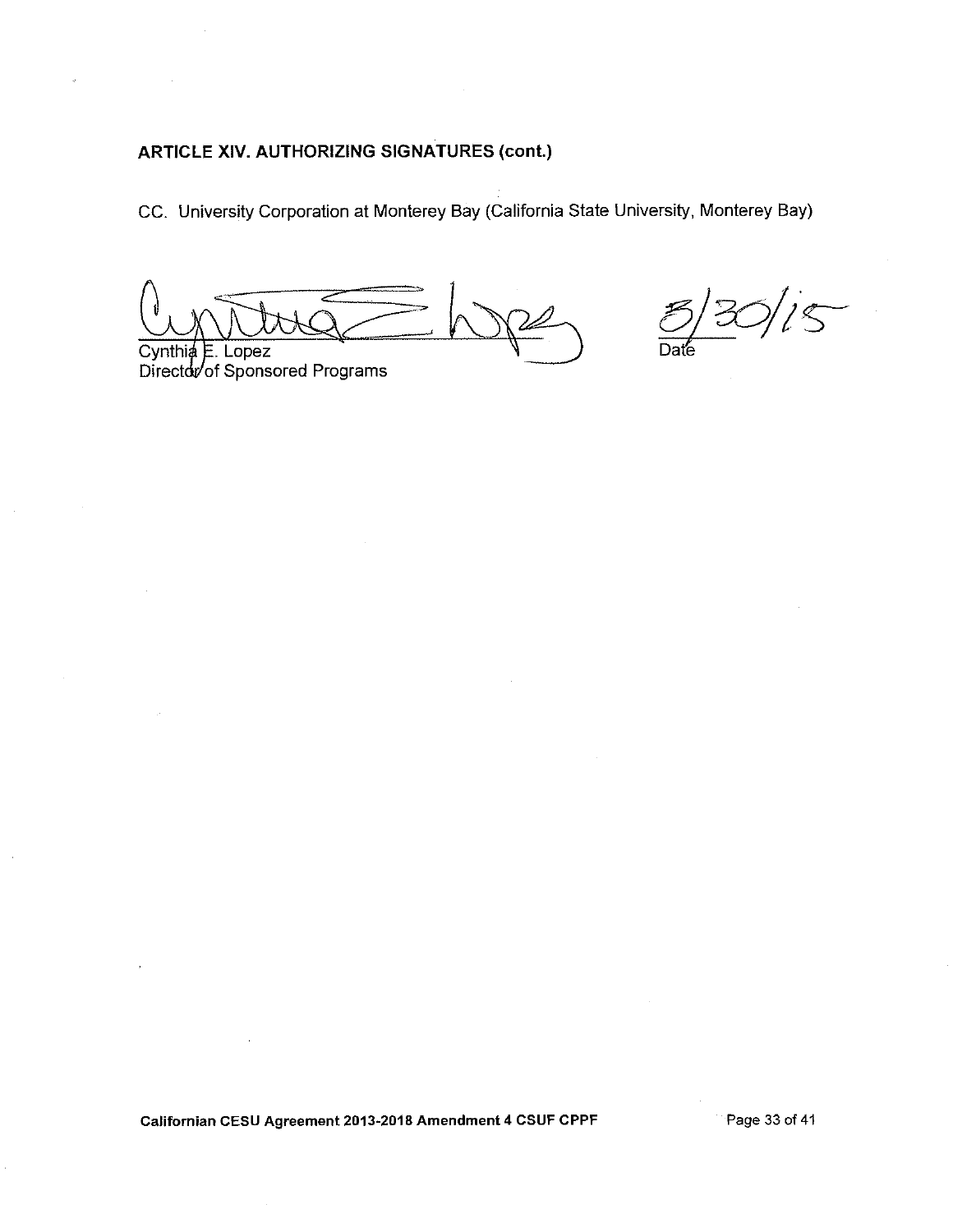DD. Occidental College

Per Article III, C: If a Partner Institution or Federal Agency has not responded after forty-five (45) days from receipt of the amendment, its signature will not be required to make the amendment effective.

\_\_\_\_\_\_\_\_\_\_\_\_\_\_\_\_\_\_\_\_\_\_\_\_\_\_\_\_\_\_\_\_\_\_\_\_\_\_\_\_\_\_ \_\_\_\_\_\_\_\_

Jorge G. Gonzalez **Date** Dean and Vice President of Academic Affairs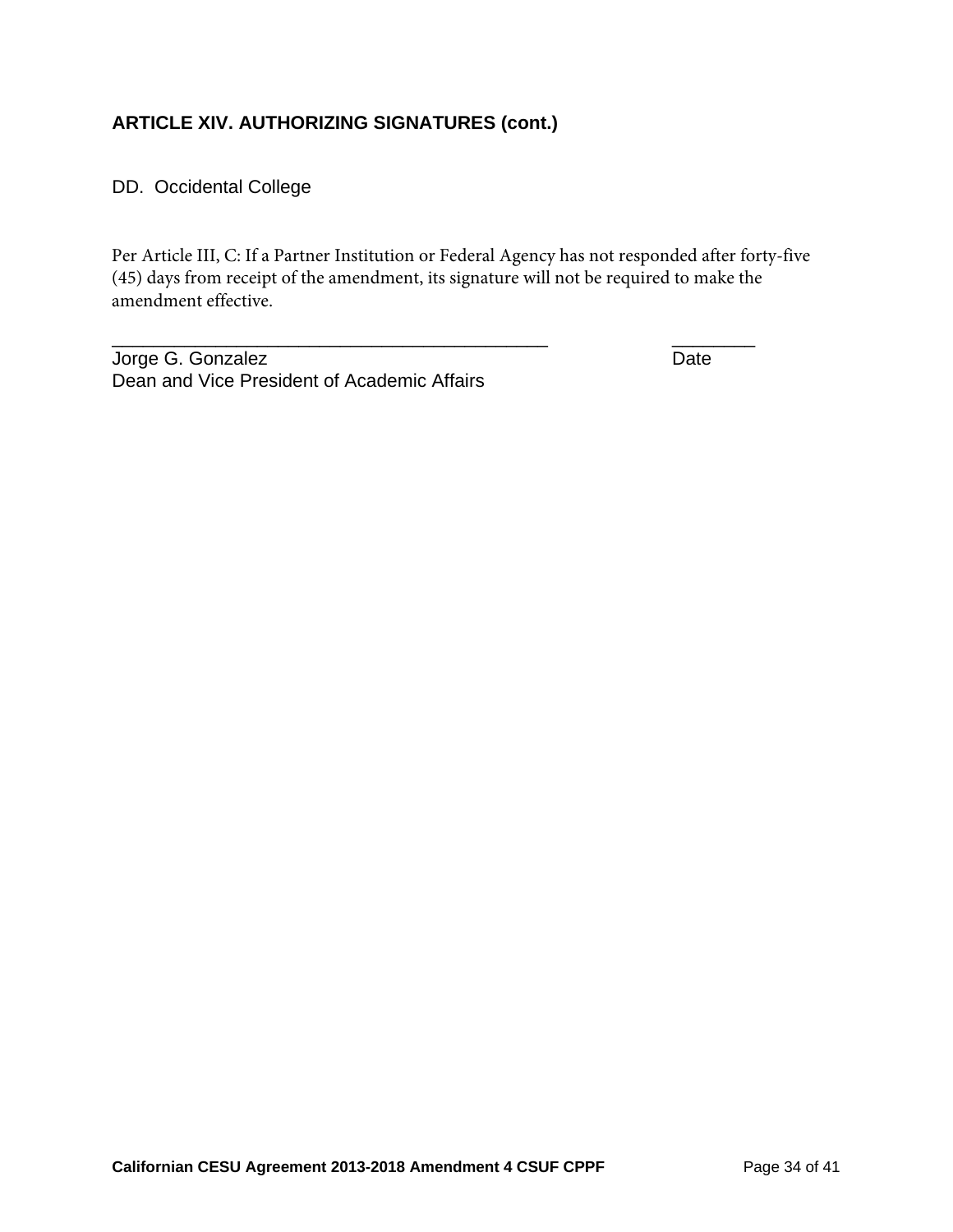EE. Zoological Society of San Diego d/b/a San Diego Zoo Global

-DocuSigned by:  $4/30/2015$ 

Douglas G. Myers **Date** President/CEO

4/30/2015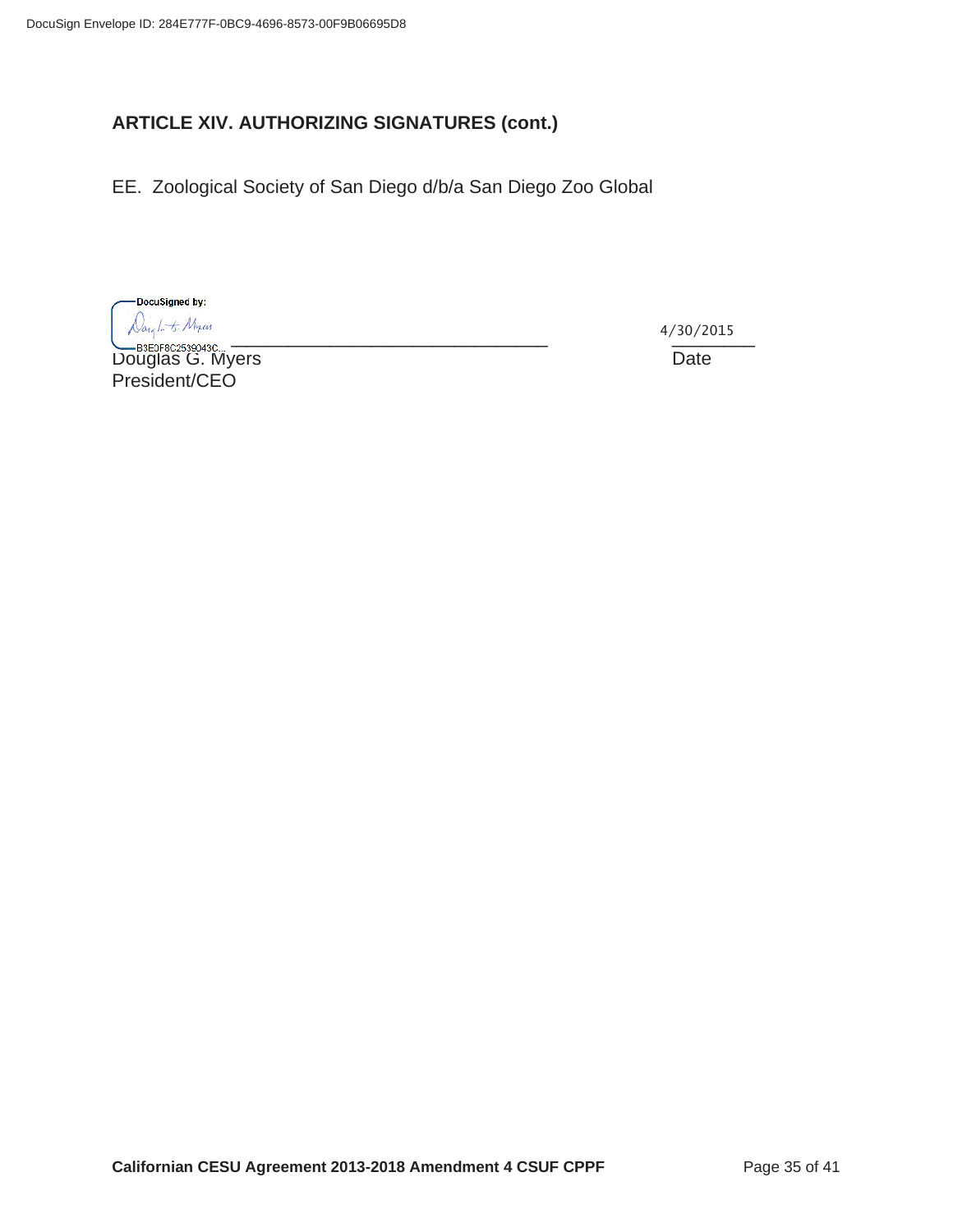FF. California State University, Sacramento (Sacramento State)

 $4|2|15$ 

David Earwicker Assistant Vice President, Office of Research Administration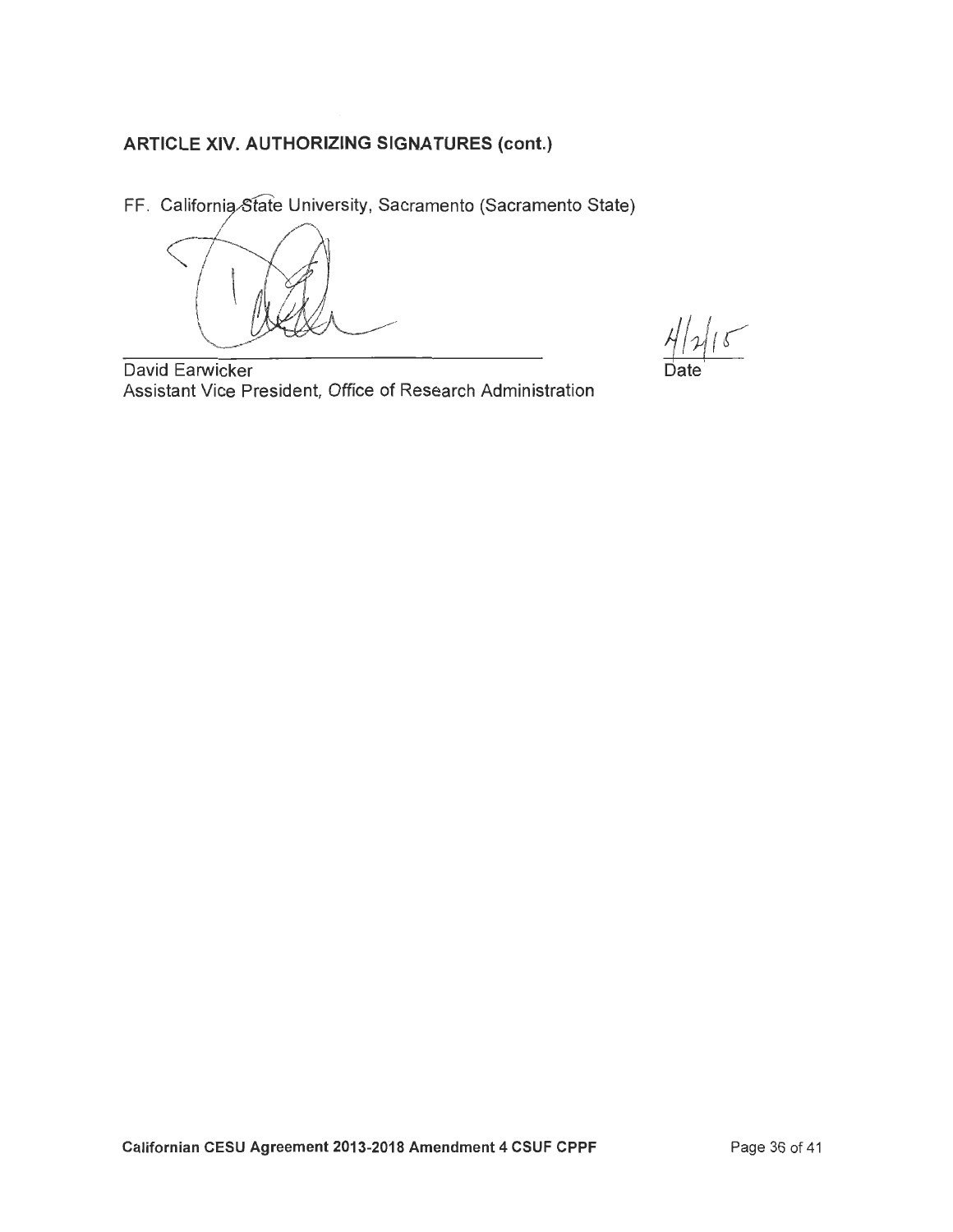GG. San Bernardino County Museum

make the amendment effective. Per Article III, C: If a Partner Institution or Federal Agency has not responded after forty-five (45) days from receipt of the amendment, its signature will not be required to

Robert McKernan Date Museum Director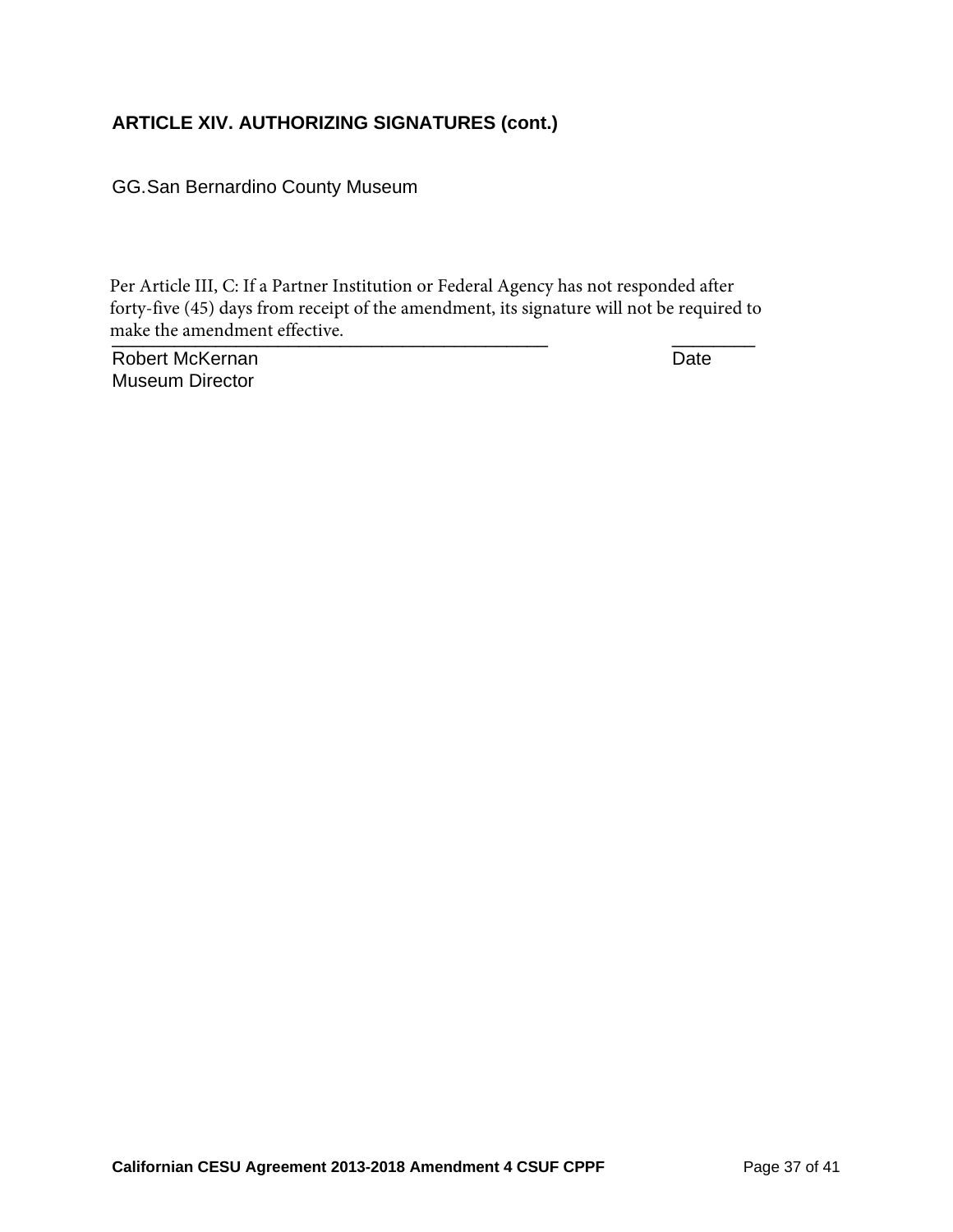HH. San Diego Natural History Museum

 $2\epsilon$ Michael A. Wall

Vice President of RaPP

 $2 - \frac{1}{\text{Date}}$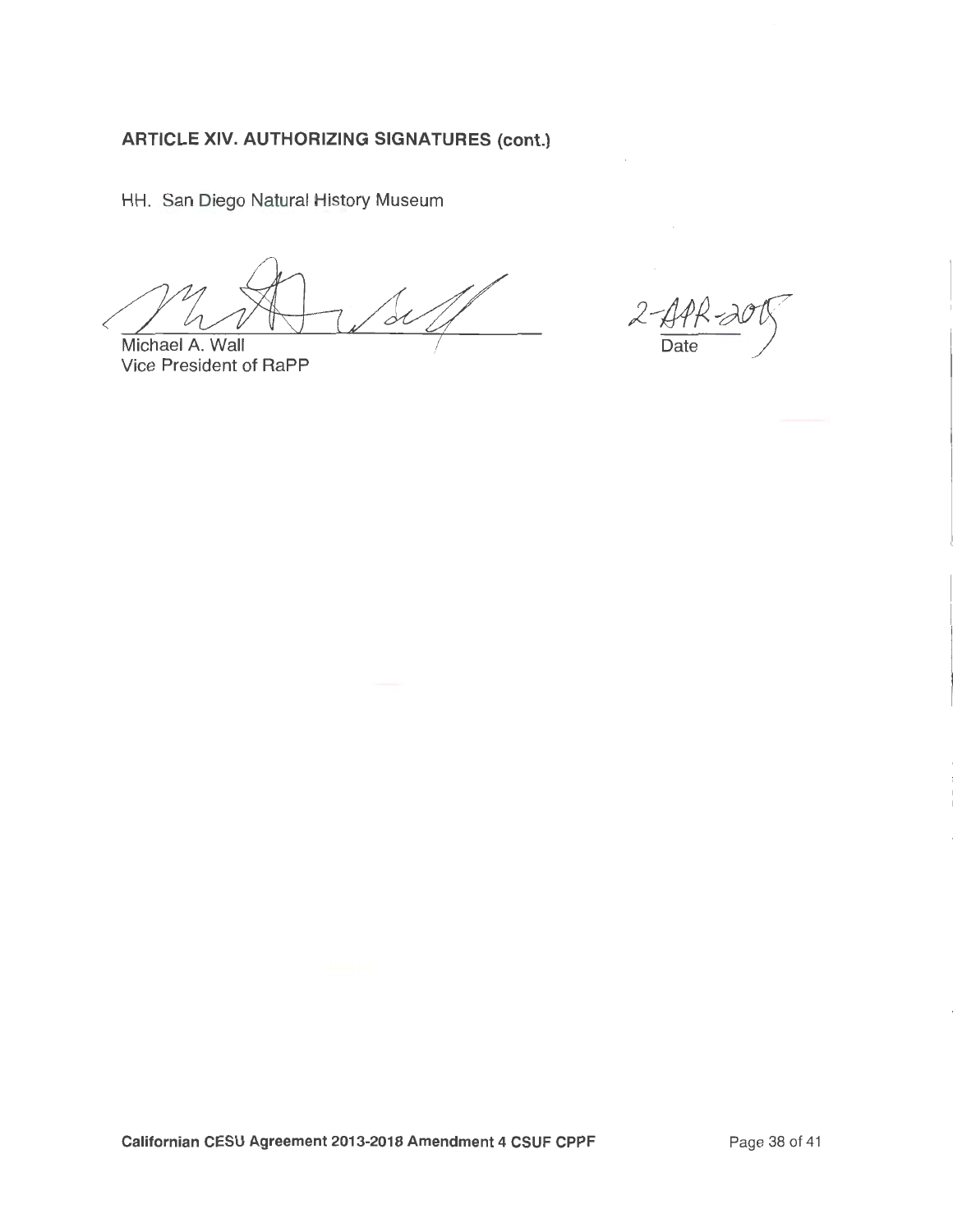II. Carnegie Mellon University

Inda Feuster

Interim Director, Office of Sponsored Programs

 $18/15$ 

Californian CESU Agreement 2013-2018 Amendment 4 CSUF CPPF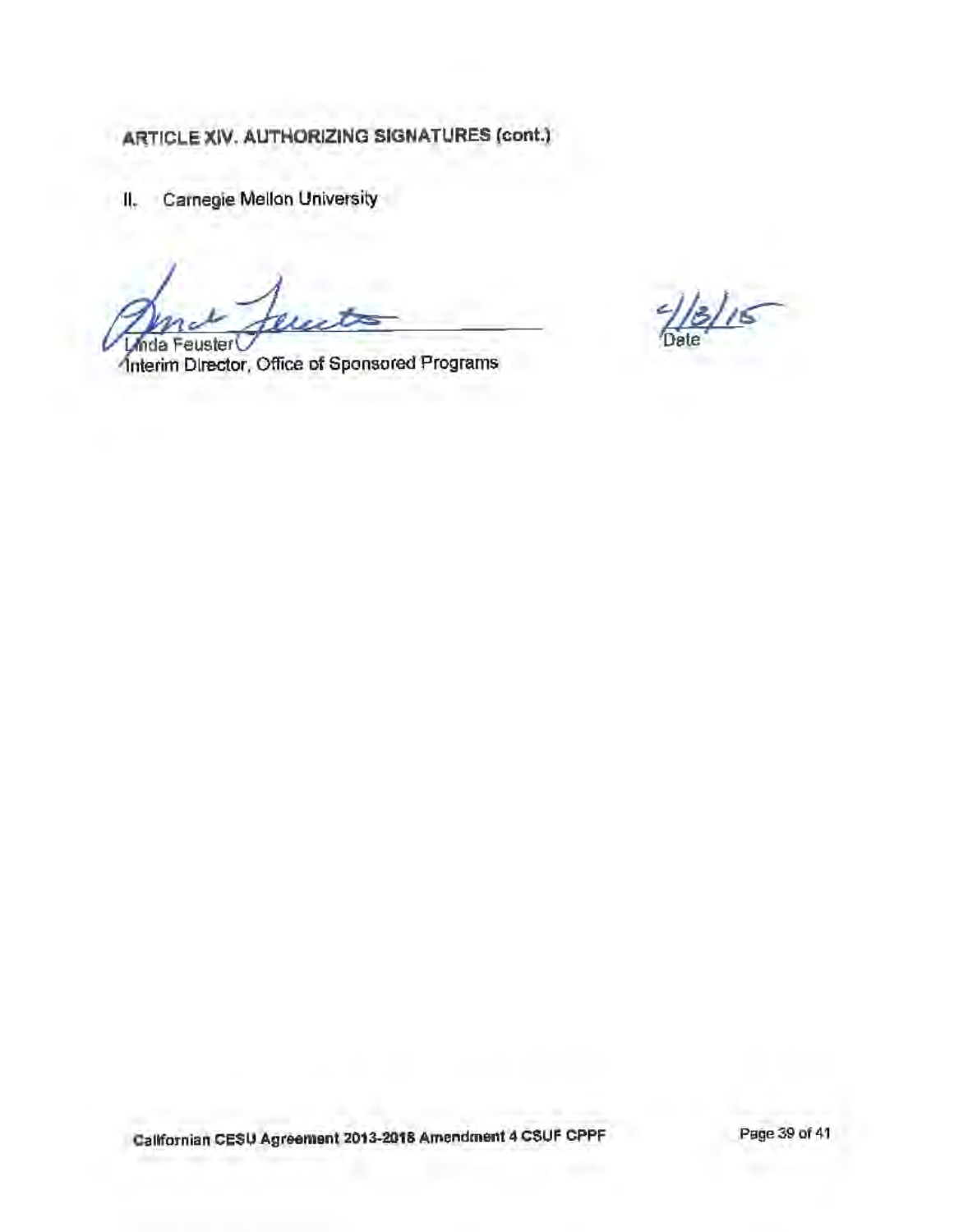JJ. CSU Fullerton Auxiliary Services Corporation (on behalf of California State **University, Fullerton)** 

**Complete Terminister Complete Terminister Terminister Terminister Terminister Terminister Terminister Terminister Terminister Terminister Terminister Terminister Terminister Terminister Terminister Terminister Terminister Executive Director** [Print Title]:

 $19mRIS$  $\overline{Date}$